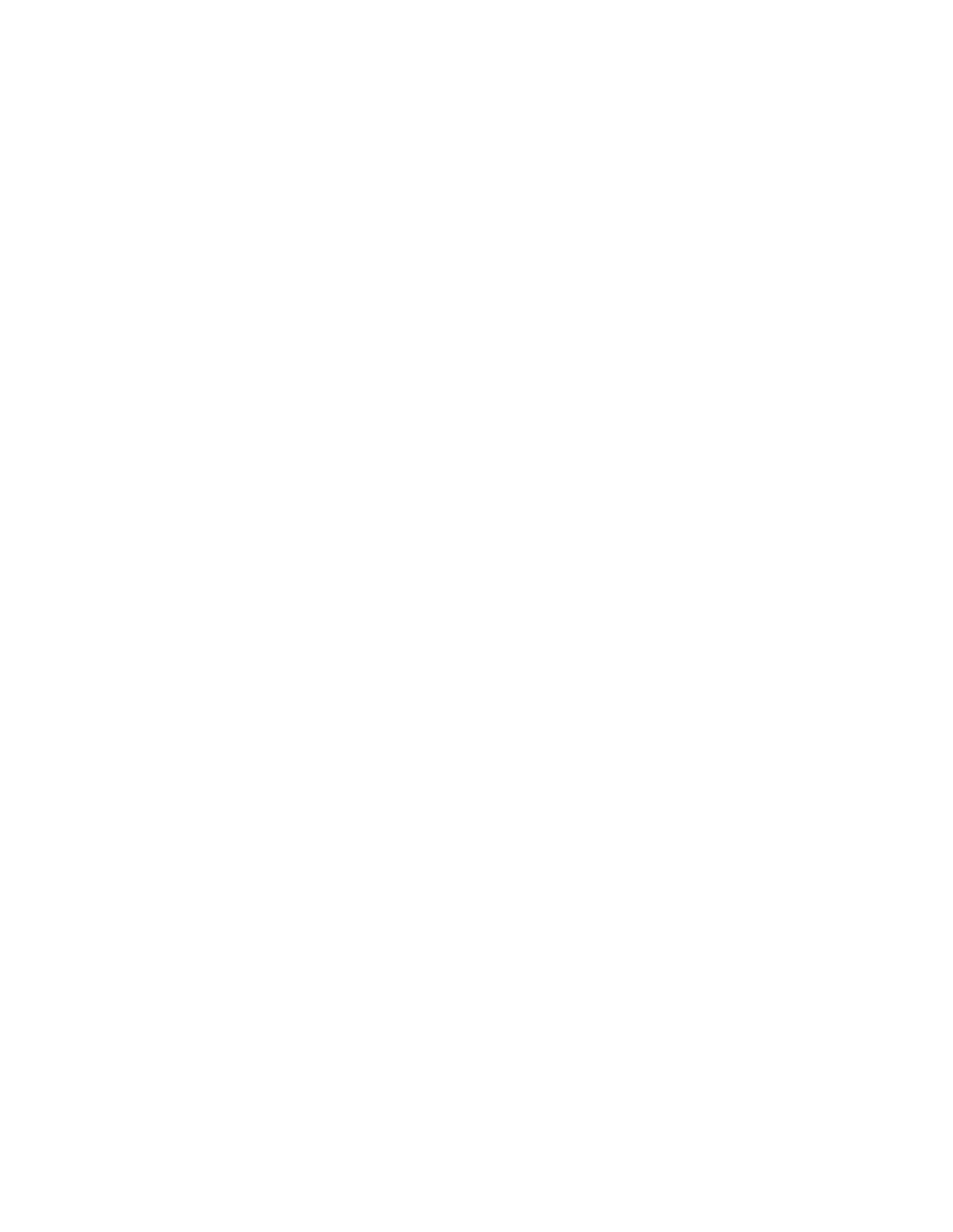# TABLE OF CONTENTS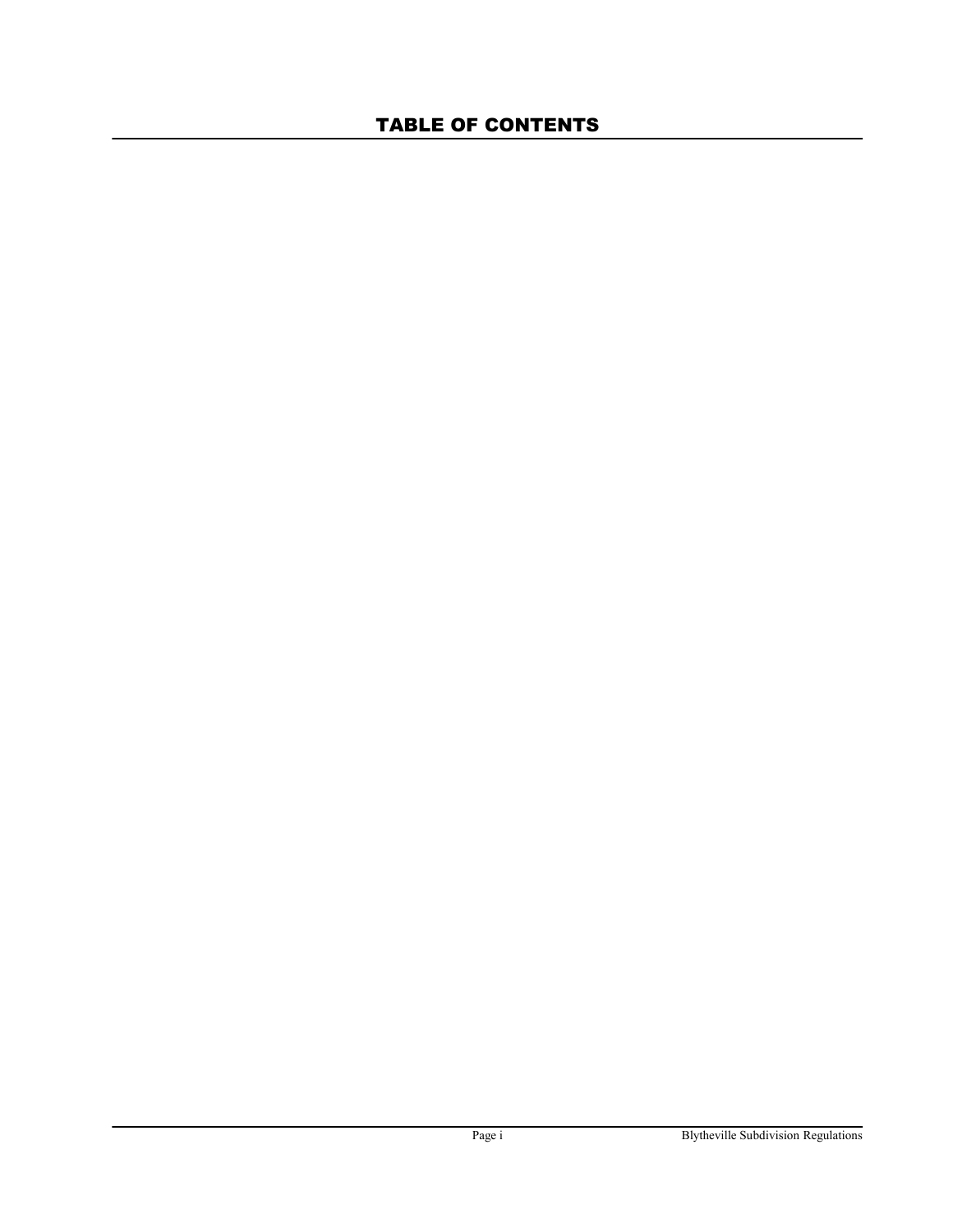# **Section 1.01. Purpose**

The purpose of these regulations is to set forth the procedures, requirements and minimum standards governing the development and subdivision of land within the boundaries of the planning area as indicated on the recorded "Planning Area Map" of the City of Blytheville, Arkansas.

# **Section 1.02. Authority**

These subdivision regulations are adopted in accordance with the authority granted by Act 186 of the 1957 General Assembly of the State of Arkansas, as amended.

### **Section 1.03. Intent**

It is in the intent of these regulations to lessen the congestion on the streets and highways; to further the orderly layout and use of land; to insure proper legal description and proper monumenting of subdivided land; to facilitate adequate provision for transportation, water, sewage, schools, yards, playgrounds and other public requirements; and to facilitate the further resubdivision of large tracts into smaller parcels of land.

#### **Section 1.04. Application**

- **1.04.01.** These regulations apply:
- 1. to all forms of subdividing as defined in Section 2.01.; and,
- 2. to the division of land into two or more tracts, lots, sites, or parcels, subject to the exceptions in Section 1.04.02. below; or
- 3. The resubdivision of land, previously subdivided or platted into tracts, lots, sites, or parcels; or,
- 4. The dedication, vacation or reservation of any public or private easement, through any tract of land regardless of the area involved, including those for use by public and private utility companies; or,
- 5. The dedication or vacation of any street or alley through any tract of land regardless of the area involved.
- **1.04.02.** These regulations shall not apply to:
- 1. the division of land into parcels greater than five (5) acres which are to be used solely for agricultural purposes and where no street right-of-way dedication is required; or,
- 2. conveyances to family members, provided that:
	- a. the conveyance is to a member of the owner's immediate family;
	- b. roads are not built, altered or proposed;
	- c. the site design standards of these regulations can or will be met; and,
	- d. the resultant use of the subdivided property is in conformance with all other ordinances, regulations and requirements.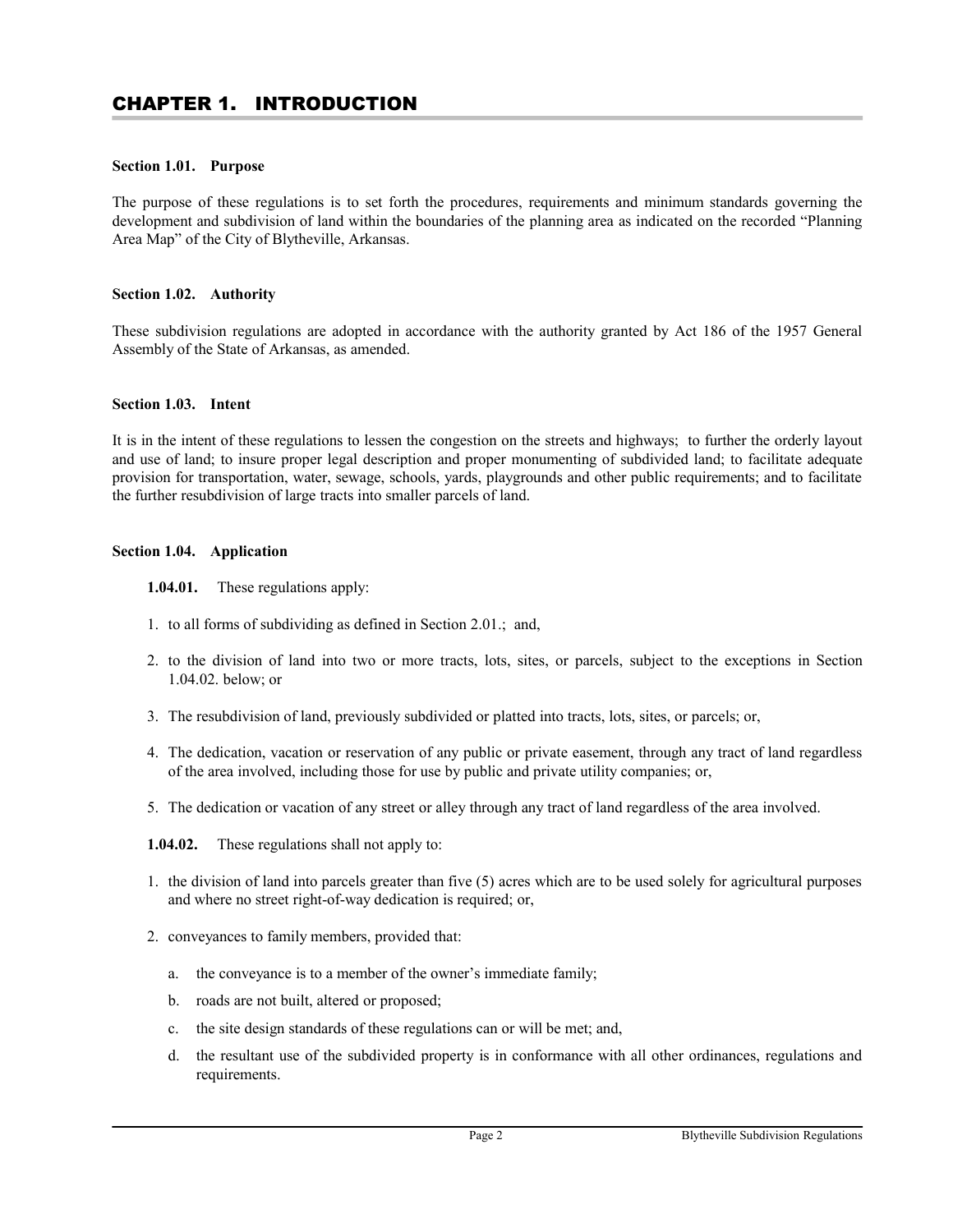3. conveyances from the distribution of a decedent's estate, in whole tract or tract split, to any heirs of said decedent. However, any subsequent development or subdivision of said tracts shall be subject to the provisions of these regulations.

# **Section 1.05 . Suitability of Land**

The Commission shall not approve the subdivision of land if, after thorough investigation conducted by appropriate public agency or agencies, it determines that the location or layout of such subdivision would be inimical to the health, welfare or safety of persons residing on such land. Land lying predominantly within the boundaries of a 100 year floodplain, is an example of constraints which could render certain lands as not appropriate for development.

# **Section 1.06. Metes and Bounds**

No conveyance by metes and bounds of tracts or lots coming under the definition of subdivision within these regulations shall be permitted, except as specifically authorized herein.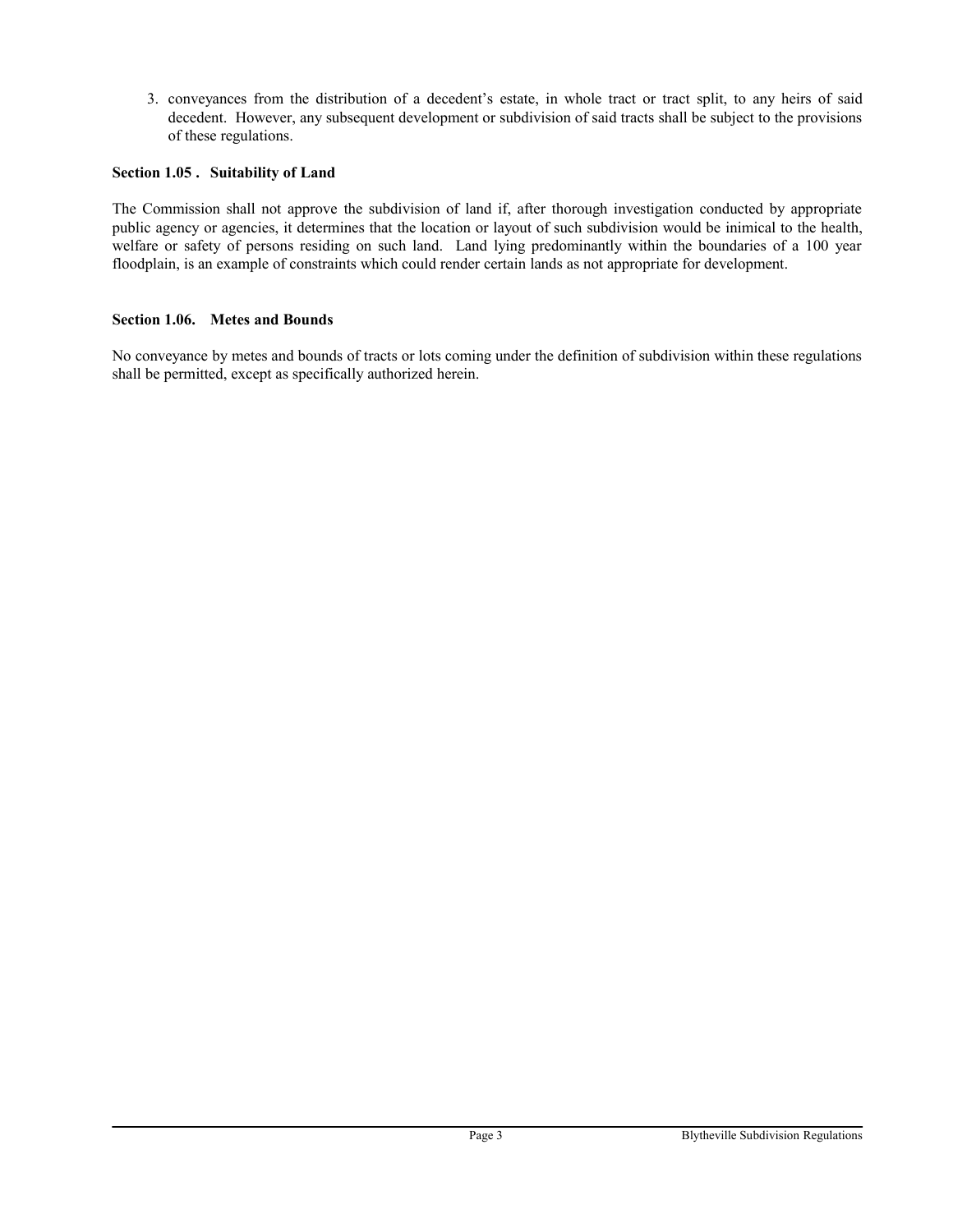# **Section 2.01. Definitions**

For the purpose of these regulations, certain words in the present tense include the future; words in the singular include the plural number and words in the plural include the singular; the word "shall" is mandatory and not directive.

|                            | AlleyA minor permanent public service way which is used primarily for vehicular service access to the back or side of<br>properties otherwise abutting on a street.                               |
|----------------------------|---------------------------------------------------------------------------------------------------------------------------------------------------------------------------------------------------|
| <b>Bench Mark</b>          | A definite point of known elevation and location and of more or less permanent character.                                                                                                         |
| <b>Bill of Assurance</b>   | A legal document specifying the covenants and restrictive conditions applicable to a<br>particular property or group of lots within a common plat, addition or subdivision.                       |
| <b>Block</b>               | An area of land surrounded by public highways, streets, streams, railroad rights- of-way,<br>parks, or other similar areas or facilities.                                                         |
| Bond                       | Any form of security including a cash deposit, surety bond, collateral, property, or<br>instrument of credit in an amount and form satisfactory to the City Attorney.                             |
| <b>Building Line</b>       | A line within a property, parallel to the property line, indicating the limit beyond which<br>buildings or structures may not be erected.                                                         |
| City                       | City of Blytheville, Mississippi County, Arkansas                                                                                                                                                 |
| County                     | Mississippi County, Arkansas                                                                                                                                                                      |
| Commercial Subdivision     | A division of a tract or parcel into two or more building sites for commercial uses.                                                                                                              |
| Commission                 | The word "commission" or "Planning Commission" shall refer to the Blytheville Planning<br>Commission.                                                                                             |
| County Recorder            | The County Recorder-Circuit Clerk of Mississippi County, Arkansas.                                                                                                                                |
| Cul-de-sac                 | A street having one end open to vehicular traffic and being terminated at the other end by a<br>vehicular turnaround.                                                                             |
| Developer                  | That person, firm or corporation by whom a tract of land will be subdivided and improved<br>pursuant to the requirements of these regulations.                                                    |
| Easement                   | A grant by the property owner for the use by the public, a corporation, or persons, of a strip<br>of land for specific purposes.                                                                  |
| <b>Enforcement Officer</b> | The agent of the City of Blytheville and the Blytheville Planning Commission designated to<br>carry out various procedural and administrative responsibilities in regard to these<br>regulations. |
| Engineer                   | A person duly authorized under the provisions of the Arkansas Engineering Registration Act<br>to practice the profession of engineering in the State of Arkansas.                                 |
| Flood Plain                | A geographic area susceptible to periodic inundation from the overflow of natural<br>waterways and determined as to extent by the U.S. Army Corps of Engineers.                                   |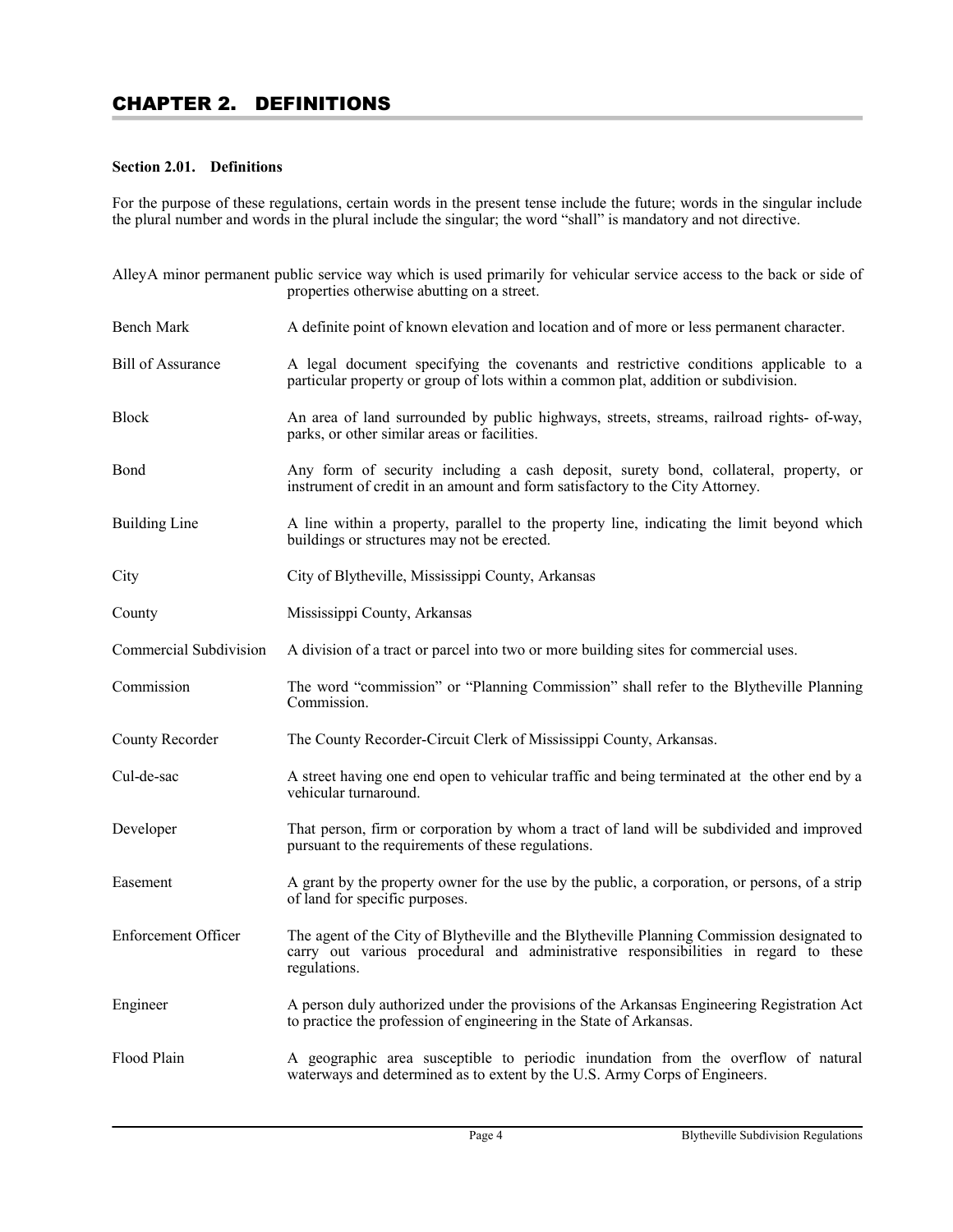| General Plan             | The comprehensive plan prepared and adopted by the Planning Commission and accepted<br>by resolution of the City Council indicating the general locations recommended for various<br>land uses, streets, parks, public buildings, and other public improvements.                                                   |
|--------------------------|--------------------------------------------------------------------------------------------------------------------------------------------------------------------------------------------------------------------------------------------------------------------------------------------------------------------|
| <b>Health Department</b> | The Mississippi County Health Department.                                                                                                                                                                                                                                                                          |
| Improvements             | Any betterment of the existing conditions of the land, such as streets, sidewalks, extension<br>of utilities, grading or excavation, drainage, or other actions resulting in permanent changes<br>in the condition of the land necessary to render a parcel or tract of land suitable for further<br>development.  |
| Lot                      | A portion of a subdivision, or any parcel of land intended as a unit of transfer of ownership<br>or for development                                                                                                                                                                                                |
| Lot of Record            | Any tract, lot, parcel or legally describable ownership existing prior to the adoption of these<br>regulations. In order to qualify, a public record such as a deed or plat shall be required.                                                                                                                     |
| Lot Split                | A transfer or contract to transfer any tract of land of less than five (5) acres, where such tract<br>of land was not shown of record in the office of the County Recorder and does not comprise<br>an entire lot of record. Lot splits include:                                                                   |
|                          | <i>Fractional Lot Conveyance</i> - The conveying or offering to convey a portion of a lot, or one<br>or more lots together with a portion or portions of an adjacent lot where such lot or lots<br>constitute a part of a previously subdivided addition;                                                          |
|                          | Isolated Conveyance - The conveying or offering to convey a single tract of land<br>constituting a part of a larger unsubdivided tract of land, in which there is no immediate<br>intent on the part of either the grantor or grantee to further subdivide the two tracts thus<br>formed, or further develop same. |
| Master Street Plan       | The official street plan for the City of Blytheville and Planning Area, indicating a street<br>classification system, intended alignments for future streets, and their design standards                                                                                                                           |
| Planning Area            | The land within the Planning Area Boundary, lying outside the corporate limits of the City<br>of Blytheville, as defined and recorded with the County Recorder of Mississippi County,<br>Arkansas.                                                                                                                 |
| Plat                     | A map or drawing and accompanying material indicating the layout and design of a<br>proposed subdivision containing information necessary to transfer, locate and survey all<br>property therein, for consideration and approval by the Planning Commission.                                                       |
| Plat, Final              | A finished drawing showing completely and accurately all legal and engineering information<br>and certification necessary for recording, and including the bill of assurance.                                                                                                                                      |
| Plat, Preliminary        | A drawing which shows the proposed layout of a subdivision in sufficient detail to indicate<br>unquestionably its workability in all aspects, but is not in final form for recording and details<br>are not completely computed.                                                                                   |
| Replatting               | The resubdivision of any part of a previously platted subdivision, addition, lot or tract.                                                                                                                                                                                                                         |
| Right-of-Way             | A tract of land dedicated for public purposes and transferred to the City, County or other<br>appropriate jurisdictional ownership for improvements and maintenance.                                                                                                                                               |
| Slope                    | The rate of deviation of the ground surface from the horizontal surface, as expressed in<br>percentages.                                                                                                                                                                                                           |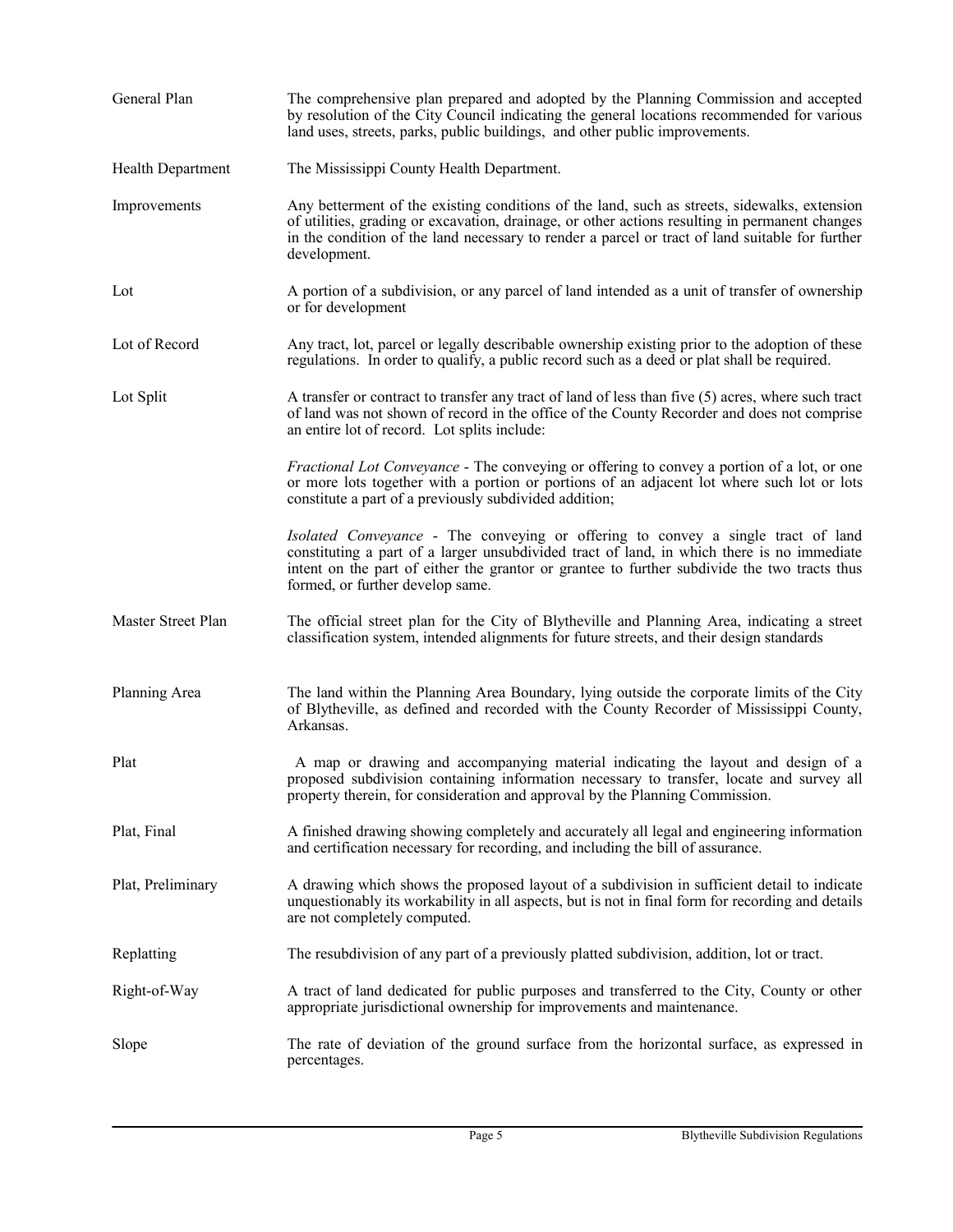| <b>Street</b>      | A public right-of-way, however designated, which provides vehicular access to adjacent<br>properties.                                                                                                                                                                                 |  |  |
|--------------------|---------------------------------------------------------------------------------------------------------------------------------------------------------------------------------------------------------------------------------------------------------------------------------------|--|--|
| Street, Arterial   | Main traffic streets carrying inter-city traffic.                                                                                                                                                                                                                                     |  |  |
| Street, Collector  | A feeder route which carries vehicles for local residential streets to the major arterial streets.                                                                                                                                                                                    |  |  |
| Street, Dead End   | A street, similar to a cul-de-sac but providing no turnaround at its closed end.                                                                                                                                                                                                      |  |  |
| Street, Local      | A neighborhood street within a particular area used mainly for access to properties.                                                                                                                                                                                                  |  |  |
| Street, Loop       | A local street that begins from one local street and curves around to end on the same local<br>street.                                                                                                                                                                                |  |  |
| Subdivider         | see "Developer"                                                                                                                                                                                                                                                                       |  |  |
| Subdivision        | The term "subdivision" includes:                                                                                                                                                                                                                                                      |  |  |
|                    | The development of land, the division of or transfer of an interest in land, or contract<br>ш<br>for transfer of interest in land shown as a unit on the last preceding tax roll, into two $(2)$<br>or more parcels, lots, tracts, or areas, except as otherwise provided herein, or; |  |  |
|                    | Any division of or transfer of an interest in land shown as a unit on the last preceding<br>tax roll, involving the right-of-way or alignment of an existing or proposed street or<br>highway; or,                                                                                    |  |  |
|                    | The term "subdivision" does <i>not</i> include:                                                                                                                                                                                                                                       |  |  |
|                    | Transfers of interest by will or pursuant to court order, mortgages, and the granting of<br>easements for the extension and/or maintenance of public utilities; or,                                                                                                                   |  |  |
|                    | A division of land solely for agricultural purposes into lots or parcels of five (5) acres<br>or more and not involving a new street.                                                                                                                                                 |  |  |
| Surveyor           | A Licensed State Land Surveyor or a Registered Public Surveyor authorized to practice the<br>profession of surveying in the State of Arkansas.                                                                                                                                        |  |  |
| Zoning Regulations | The zoning ordinance of the City of Blytheville, Arkansas, and all amendments thereto.                                                                                                                                                                                                |  |  |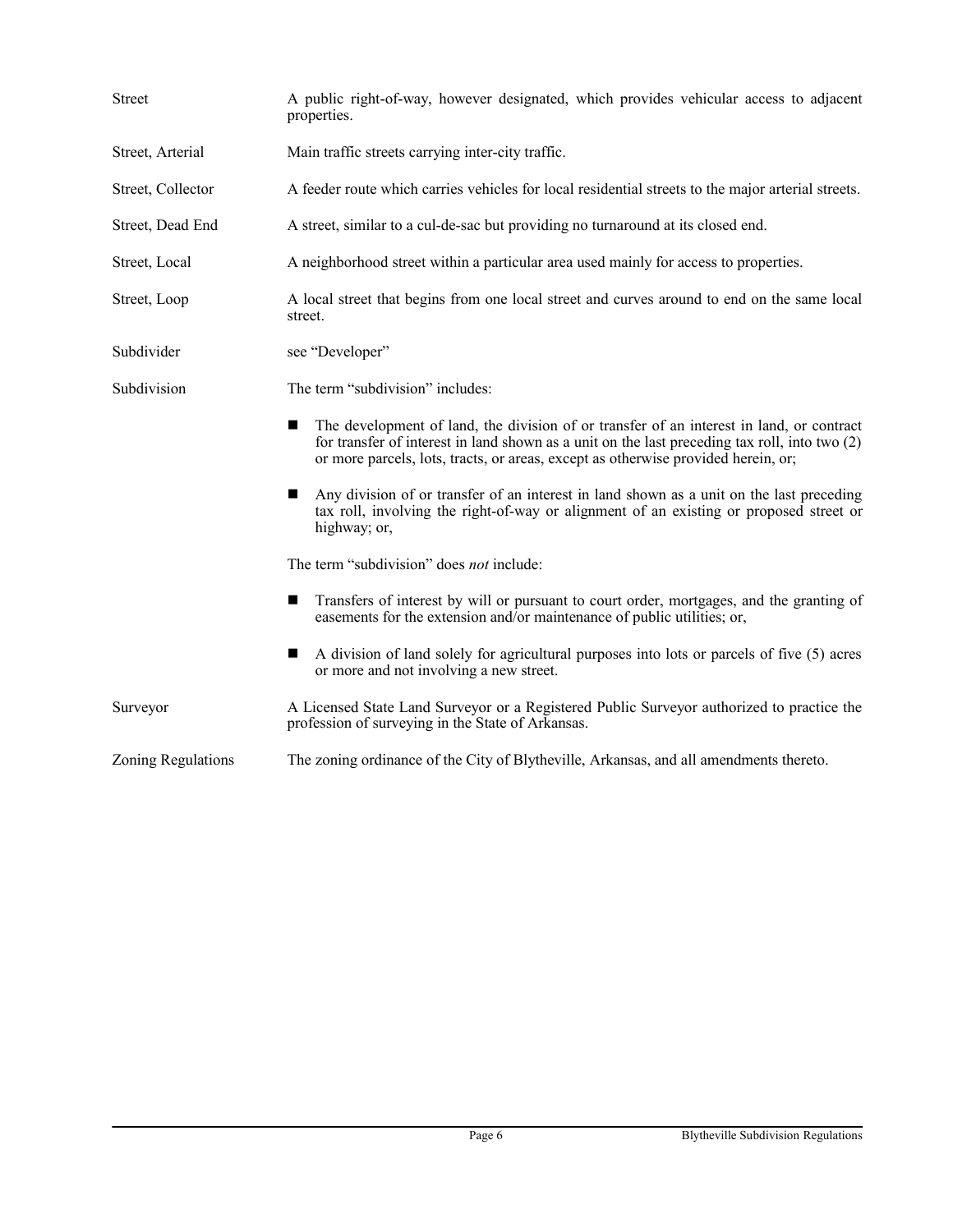# **Section 3.01. General**

The purpose of this Chapter is to describe the various procedures required to allow the recording of a plat or conveyance of property which is to be subdivided under the provisions of these regulations.

# **Section 3.02. Lot Splits**

1.Because a lot split, as defined in Section 2.01 does not create a need for public improvements or protection of the general public, it is desirable to provide an expedited procedure for approving this form of land subdivision.

- 2. When a lot split is proposed, the subdivider shall prepare and submit a complete application for approval of lot split on such form or forms as the Commission may require. Such application shall be filed at least ten (10) days prior to a regular meeting of the Commission. The application shall consist of:
	- a. For an isolated conveyance:
		- (1.) two (2) copies of a map based on an actual and legal survey, showing the boundaries and dimensions of the entire tract of land owned by the grantor out of which such isolated conveyance is proposed to be made. If such tract adjoins any subdivided area, or if such tract is separated only by a street or other public way from subdivided lands, such map shall further show the relative location of adjoining street(s) and public ways to the entire tract of land owned by the grantor;
		- (2.) the instrument of transfer including an instrument for both the part being split, and the part being retained.
	- b. For a fractional conveyance:
		- (1.) a metes and bounds description of the proposed fractional conveyance in lieu of a plat map;
		- (2.) the Enforcement Officer or Commission may require the submission of such additional information as may be deemed pertinent to satisfying the requirements of these regulations.
	- c. a receipt from the City Clerk acknowledging payment of a filing fee. The City shall collect a fee as specified in Section 8.03.
- 3. The Commission shall meet, hear and consider such requests within forty-five (45) days after delivery of the application. If the Commission finds that the proposed conveyance is in fact a subdivision coming within the provisions of these regulations, then the Enforcement Officer shall notify the applicant of this determination in writing. One (1) copy of the letter shall be provided to the County Recorder of Mississippi County, and one (1) copy retained by the Commission.
- 4. The Commission shall not approve a conveyance of land if it finds that the conveyance will interfere with the orderly development of the entire tract or adjoining tracts, or if it is not in conformance with the General Development Plan or with any other plans or regulations in effect.
- 5. Should the Commission find that such tract does not conform with any plan or regulation but that the conveyance does in fact constitute a lot split, the Commission shall indicate in writing to the applicant such adjustments as the Commission deems reasonably required to bring such conveyance into conformity. Upon the applicant amending the map and description, and upon his otherwise complying with the requirements of the Commission as stated in its objections, then the Commission shall approve such conveyance.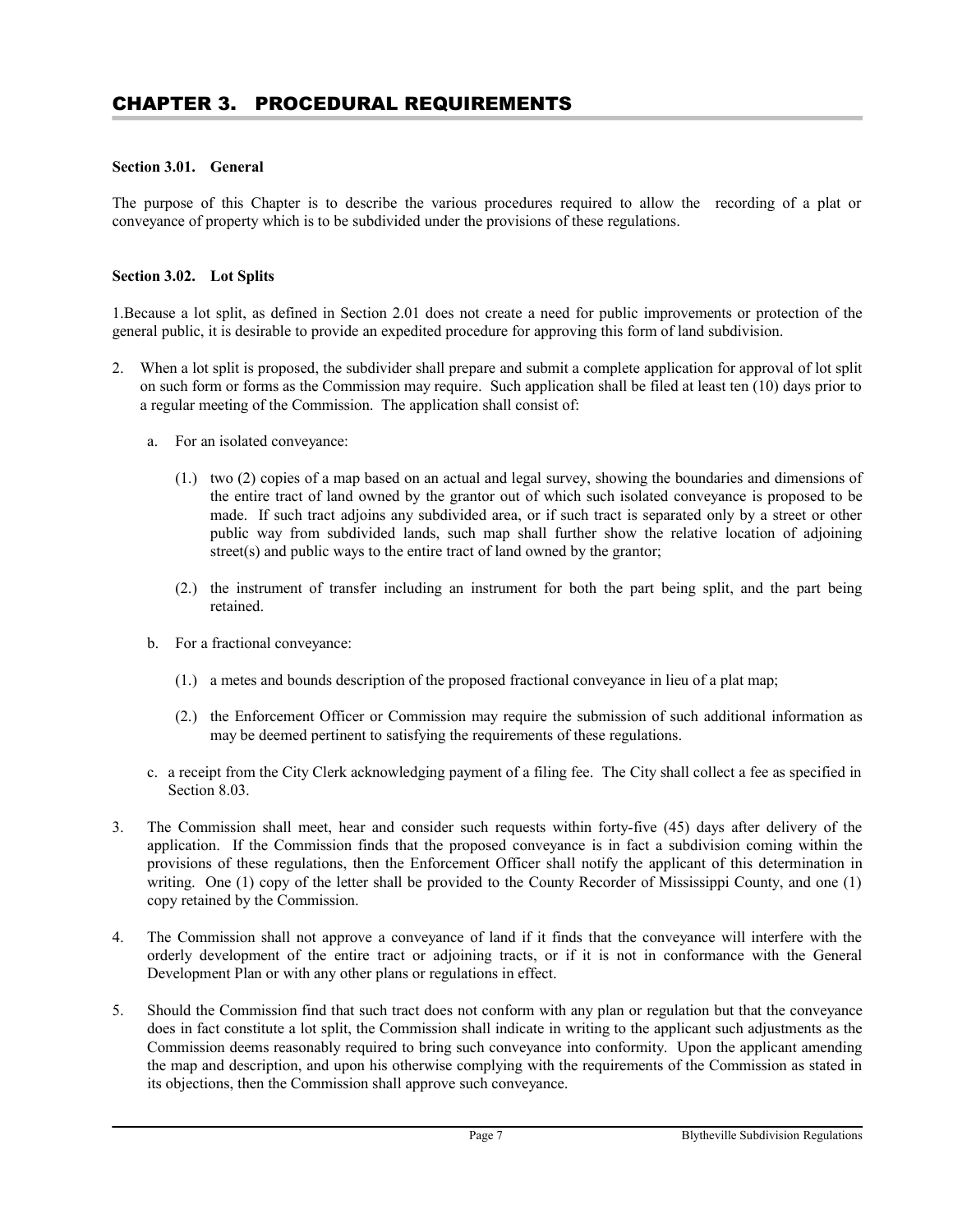6. If the Commission finds that the conveyance constitutes a lot split within the meaning of this Section, the following stamp shall be affixed to the conveyance and signed by the Chairman or other official as may be designated by it:

| Approved by the Blytheville Planning Commission: No Plat Required |                  |  |
|-------------------------------------------------------------------|------------------|--|
|                                                                   | (Signed)         |  |
| Date of Execution                                                 | Name of Chairman |  |
|                                                                   |                  |  |
|                                                                   |                  |  |

# **Section 3.03. Phasing of Development**

- 1. If any proposed subdivision is a portion of a larger tract which is later to be subdivided in its entirety, then a Master Plan for the entire subdivision shall be submitted with the preliminary plat of the portion first to be subdivided. The master plan shall conform in all respects to the requirements of the preliminary plat, except that it may be on a scale of not more than 1"=400', and all dimensions may be scaled. All subsequent preliminary and final plats shall provide a locator map which displays the location of the proposed plat in relation to the Master Plan.
- 2. The subdivider may alter or revise the Master Plan as subsequent sections of the larger tract is platted, subject to Commission approval and conditions. The subdivider shall ensure, and the Commission shall determine, that no such revisions are in any way detrimental to any platted section which preceded such revision.

# **Section 3.04. Letter of Intent**

- 1. Whenever an owner, developer, or subdivider intends to develop land within the meaning of these regulations and before he prepares a plat, he shall file a letter of intent with the Enforcement Officer. The letter of intent shall provide:
	- a. preliminary sketch plan containing the data and information described in Section 4.01 for the development based on general knowledge of the property; and,
	- b. the proposed schedule of events for development and Commission action.
- 2. The purpose of the letter of intent is to provide early notification and to determine general conformance with existing plans and regulations. The Planning Commission shall advise the subdivider, after review of the letter of intent and sketch plan, that he may proceed with the preparation of a preliminary plat consistent with these regulations.

# **Section 3.05. Procedures for Review of Preliminary Plats**

# **3.05.01. Submission Requirements**

Once the subdivider has received authorization to proceed with the preliminary plat, he may submit an application for preliminary plat approval, on such form as may be prescribed by the Commission. The application shall be submitted at least ten (10) days prior to the Commission meeting at which the plat is to be considered. Such application shall be accompanied by:

1. four (4) copies of the preliminary plat and other documents described in Section 4.02;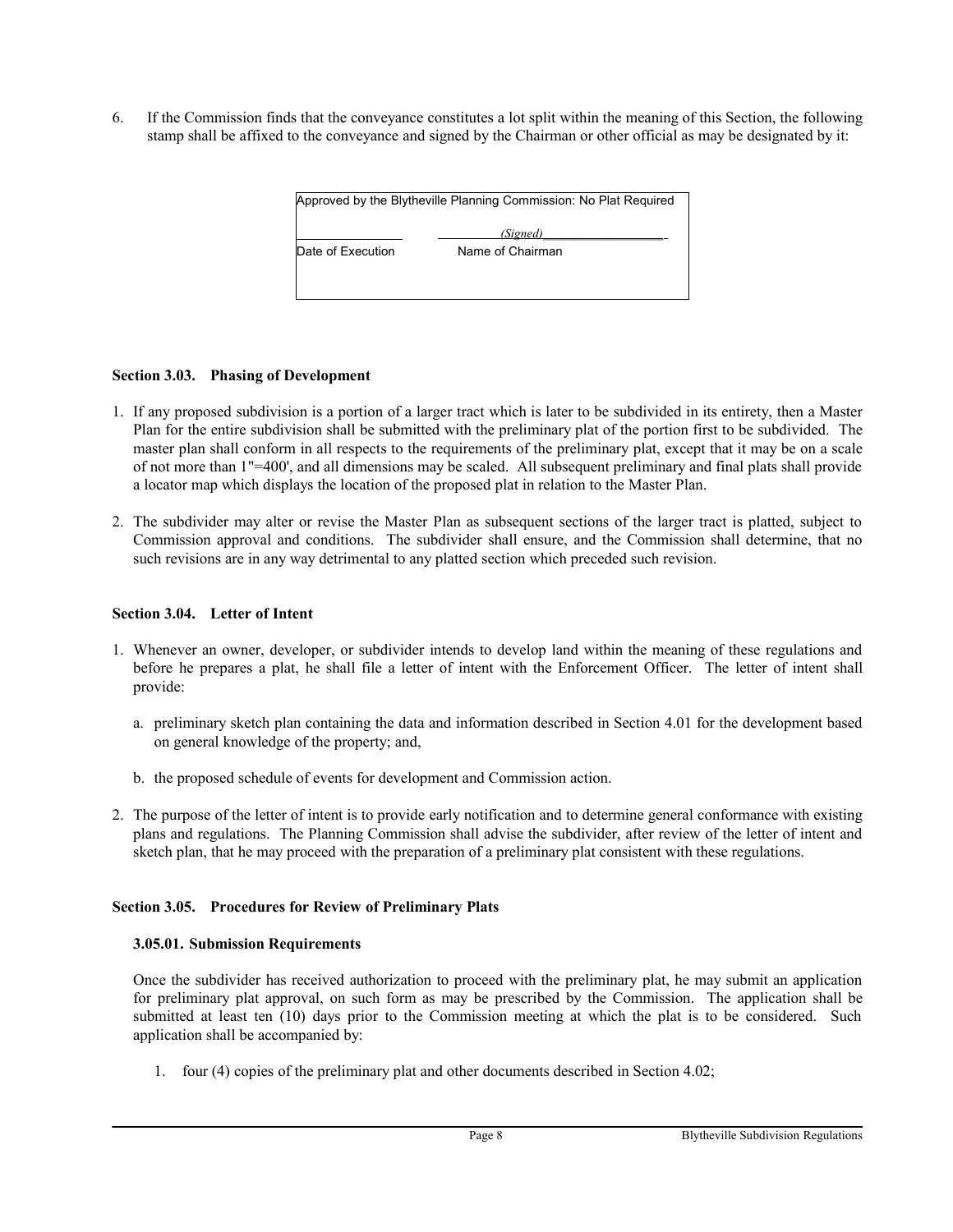2. a receipt from the City Clerk acknowledging payment of a filing fee. The City shall collect a fee as specified in Section 8.03.

# **3.05.02. Commission Review**

- 1. The Commission shall review an application for preliminary plat approval only if said application is complete in all respects and submitted in a timely manner. The Commission review will be to determine conformity with the standards contained herein, as well as with other plans and regulations.
- 2. The Commission shall meet, hear and consider such application within forty-five (45) calendar days after the application is filed. It shall be mandatory upon the Chairman of the Commission to call a special meeting if no regular meeting is scheduled within the said forty-five (45) days. The Commission may approve the plat as submitted, conditionally approve the plat with modifications, or disapprove the plat. If the Commission approves the preliminary plat, it shall place the following *Stamp of Preliminary Approval* upon the plat:

| This plat has been given preliminary plat approval only, and has not<br>been approved for recording as a public record. |                                                                        |  |
|-------------------------------------------------------------------------------------------------------------------------|------------------------------------------------------------------------|--|
| This certification expires:                                                                                             |                                                                        |  |
| Date of Execution                                                                                                       | (Signed)<br>Name of Chairman<br><b>Blytheville Planning Commission</b> |  |
|                                                                                                                         |                                                                        |  |

- 3. The applicant shall be notified, in writing, within five (5) calendar days of the Commission's decision.
- 4. Commission approval of a preliminary plat does not constitute approval of water, sewer or other utility plans, nor does said approval constitute an automatic or implied approval of the final plat.
- 5. Approval of the preliminary plat shall be effective and binding. Such approval may include such conditions as the Commission deems necessary to ensure compliance with these regulations and shall permit the subdivider to proceed with installation of required improvements and preparation of final plat.

# **3.05.03. Expiration of Preliminary Plat Approval**

Preliminary plat approval shall expire one year from the date of approval by the Commission, provided there is no performance in required improvements on the part of the subdivider.

# **Section 3.06. Procedures for Review of Final Plat**

# **3.06.01. Submission Requirements**

At least ten (10) days prior to the meeting of the Commission at which it is to be considered, the subdivider may submit an application for final plat approval which consists of:

- 1. a letter of application requesting review and approval of the final plat; and,
- 2. the final plat in an original tracing or reproducible and four (4) prints, and other documents as specified in Section 4.02; and,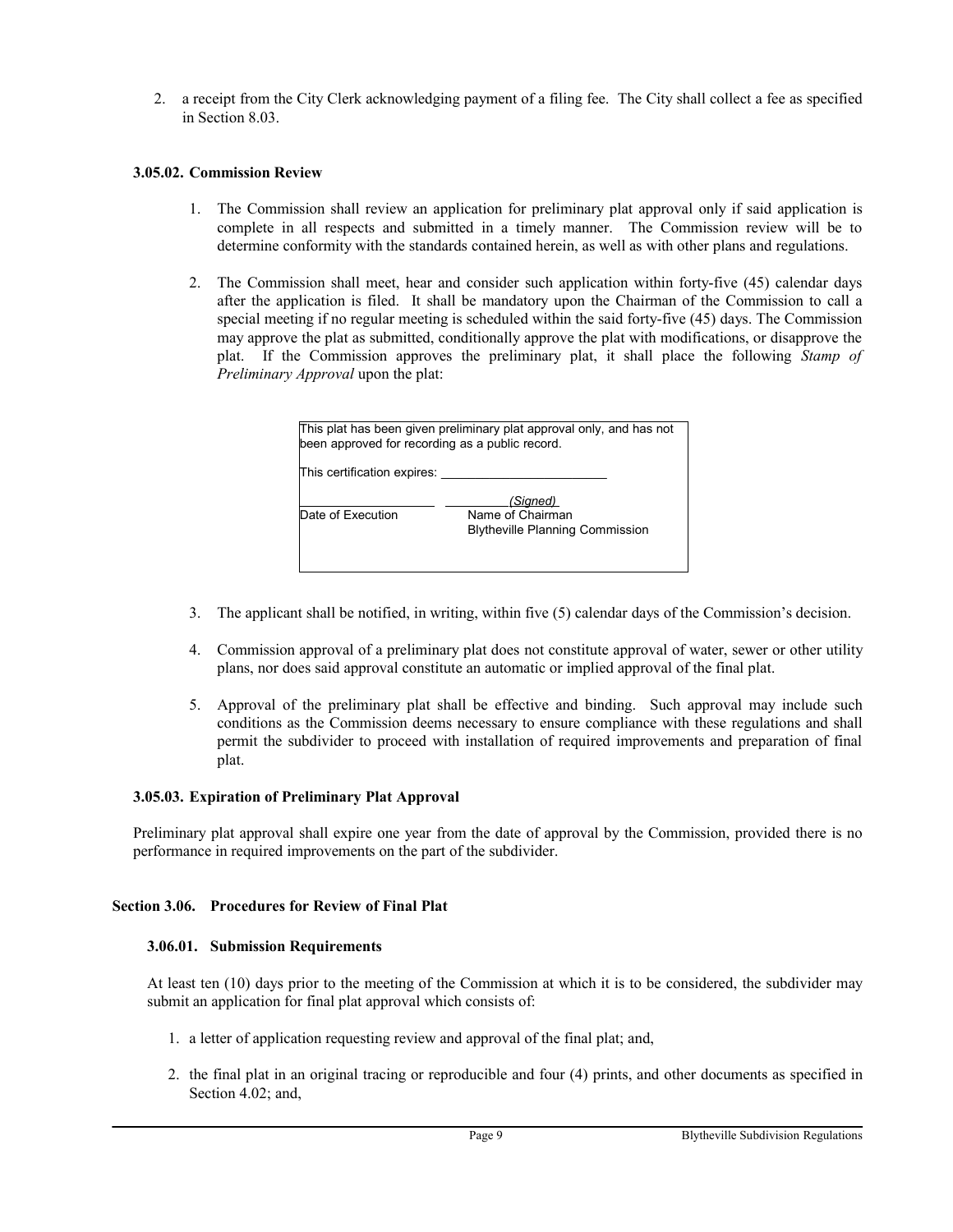- 3. a receipt from the City Clerk acknowledging payment of a filing fee. The City shall collect a fee as specified in Section 8.03; and,
- 4. confirmation that all required improvements have been or will be made, as follows:
	- a. Inside the City:
		- 1) receipt of one of the following from the Blytheville Water Department and Blytheville Sewer Department:
			- a) a certification that the subdivider has installed all water and sewer improvements in accordance with the plans and specifications approved by the Commission and that such utilities have been dedicated and accepted; or,
			- b) a cash deposit in the full amount as determined as necessary to complete the improvements and installations in compliance with these regulations for the portion of the subdivision for which approval is sought. Such cash deposit may be withdrawn in direct proportion to the amount of work completed as approved by the Water Department or Sewer Department; or,
			- c) an executed agreement with the Water Department and/or Sewer Department guaranteeing the completion of all required improvements, together with sufficient demonstration of financial ability to make the required improvements; or,
			- d) a performance bond which shall:
				- (1.) be in an amount determined by the Water Department and/or Sewer Department to be sufficient to complete the improvements and installation of utilities in compliance with Commission requirements; and,
				- (2.) be with surety by a company entered and licensed to do business in the State of Arkansas; and,
				- (3.) specify the time for completion of improvements and installations.
		- 2) receipt of one of the following from the City:
			- a) a certification that the subdivider has installed all street, drainage, sidewalk, grading and street sign improvements in accordance with the plans and specifications approved by the Commission and that such improvements have been accepted by the City; or,
			- b) a cash deposit in the full amount as determined by the City, necessary to complete the improvements and installations in compliance with these regulations for the portion of the subdivision for which approval is sought. Such cash deposit may be withdrawn in direct proportion to the amount of work completed as approved by the City; or,
			- c) an executed agreement with the City guaranteeing the completion of all required improvements, together with sufficient demonstration of financial ability to make the required improvements; or,
			- d) a performance bond which shall:
				- (1.) be in an amount determined by the City to be sufficient to complete the improvements and installation of utilities in compliance with Commission requirements; and,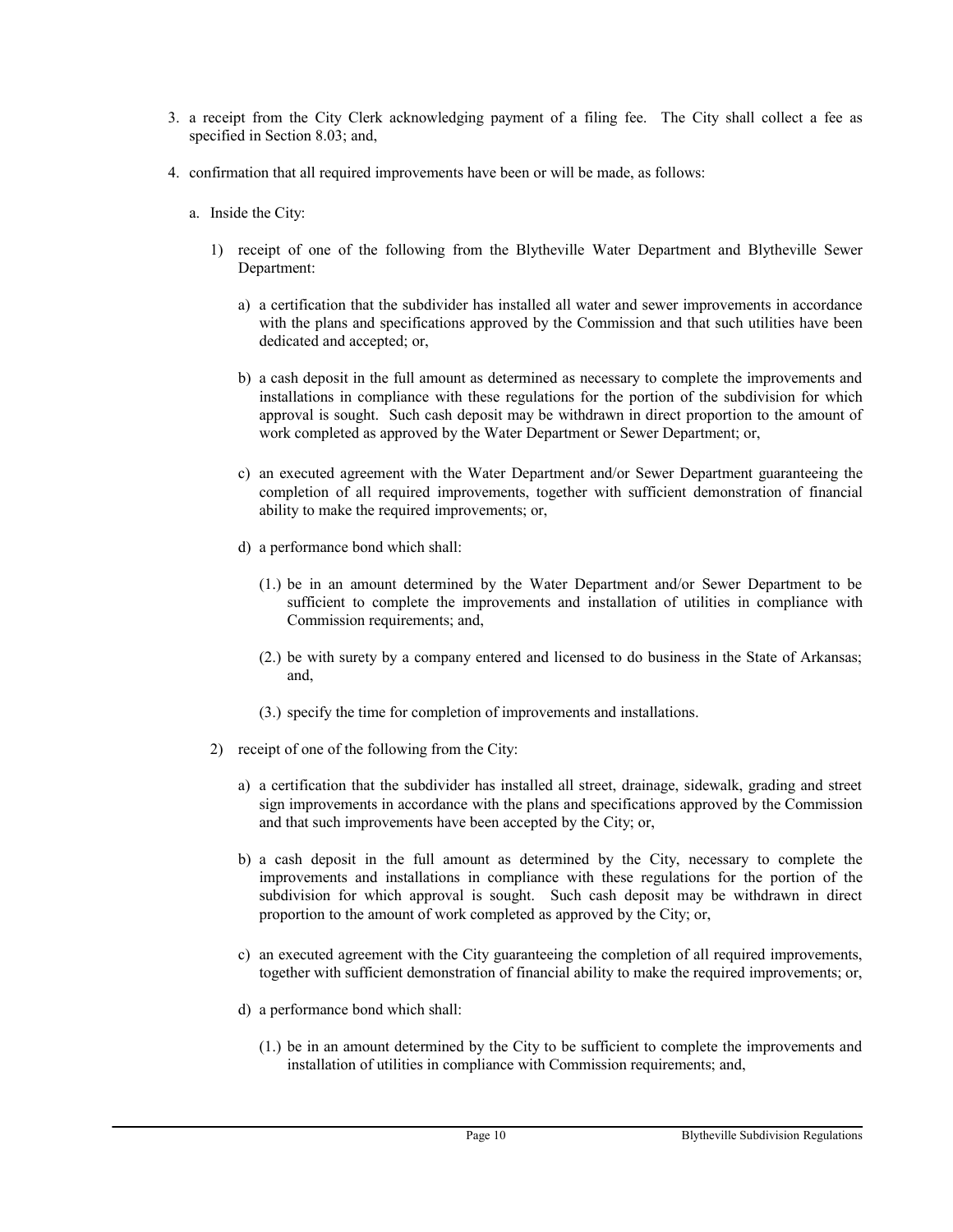- (2.) be with surety by a company entered and licensed to do business in the State of Arkansas; and,
- (3.) specify the time for completion of improvements and installations.
- b. Outside the City:
	- 1) receipt of one of the following from the rural water distribution association serving the development:
		- a) a certification that the subdivider has installed all water distribution system improvements in accordance with the plans and specifications approved by the association and that such improvements have been dedicated and accepted by the association; or,
		- b) an unconditional commitment by the association to complete the improvements and installations in compliance with these regulations for the portion of the subdivision for which approval is sought; or,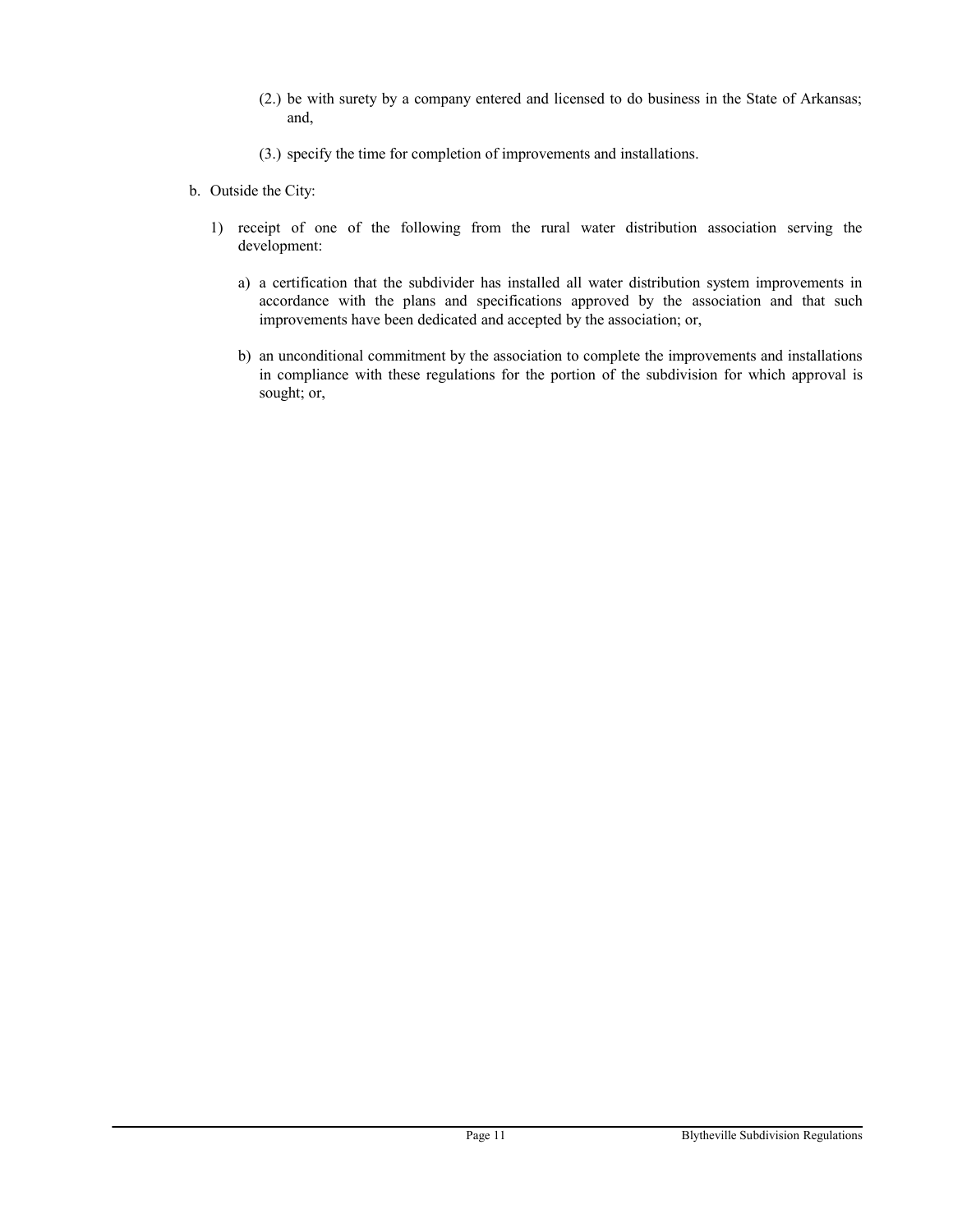- c) an executed agreement with the association guaranteeing the completion of all required improvements, together with sufficient demonstration of financial ability to make the required improvements, specifying the time for completion of improvements and installations.
- 2) receipt of one of the following from the City:
	- a) a certification that the subdivider has installed all street, drainage, sidewalk, grading and street sign improvements in accordance with the plans and specifications approved by the Commission; or,
	- b) a cash deposit in the full amount as determined by the City, necessary to complete the improvements and installations in compliance with these regulations for the portion of the subdivision for which approval is sought. Such cash deposit may be withdrawn in direct proportion to the amount of work completed as approved by the City; or,
	- c) an executed agreement with the City guaranteeing the completion of all required improvements, together with sufficient demonstration of financial ability to make the required improvements; or,
	- d) a performance bond which shall:
		- (1.) be in an amount determined by the City to be sufficient to complete the improvements and installation of utilities in compliance with Commission requirements; and,
		- (2.) be with surety by a company entered and licensed to do business in the State of Arkansas; and,
		- (3.) specify the time for completion of improvements and installations.
- 5. confirmation that all rights-of-way and dedication of easements have been accepted, as follows:
	- a. Inside the City:
		- 1) certification from the City that all required street rights-of-way and drainage easements have been dedicated and accepted by the City Council for maintenance; and,
		- 2) certification from the Water Department and Sewer Department that all water and wastewater easements have been properly dedicated and accepted.
	- b. Outside the City:
		- 1) certification from the appropriate rural water distribution association that all necessary easements have been dedicated and accepted;
		- 2) certification from the county of Mississippi County that all street rights-of-way and drainage easements have been dedicated to and accepted by the County and that all streets and drainage improvements have been accepted by the County for maintenance. In the event that the County refuses to accept the dedication of any or all streets in the subdivision, such streets shall be considered private streets and the Bill of Assurance shall include appropriate provisions to ensure continued necessary maintenance. In the event that the County refuses to accept any or all drainage improvements for maintenance, the Bill of Assurance shall include appropriate provisions to ensure continued necessary maintenance.
- 6. Confirmation that all lands designated for other public use are reserved as required by Section 5.02.

#### **3.06.02. Commission Review**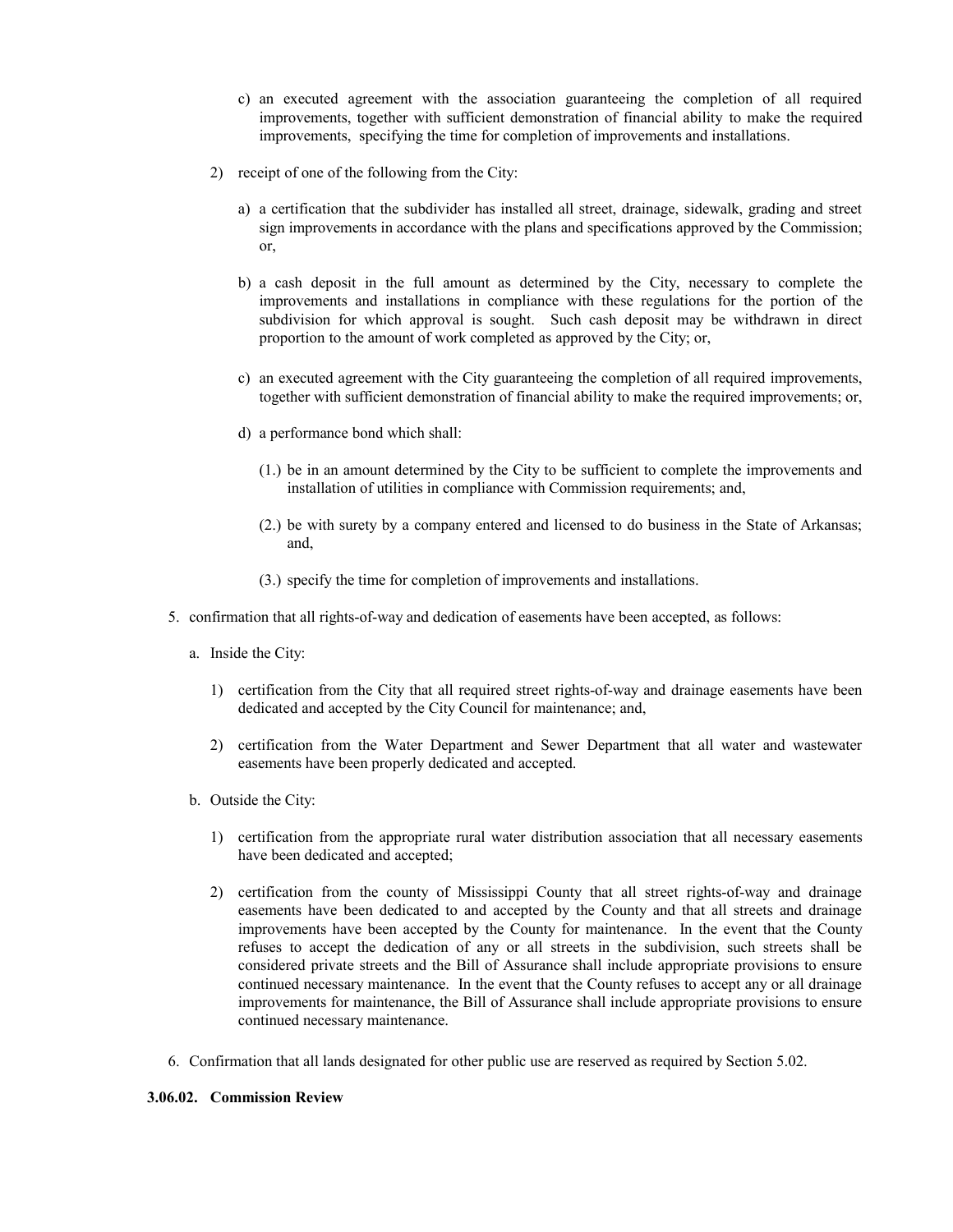- 1. The Commission shall review an Application for final plat approval only if said application is complete in all respects and submitted in a timely manner. The Commission review will be to determine conformity with the standards contained herein, as well as with other plans and regulations, and consistency with the preliminary plat. The Commission may approve the plat as submitted, conditionally approve the plat with modifications, or disapprove the plat.
- 2. Failure of the Commission to act within forty-five (45) calendar days after the application is filed shall be deemed approval of the final plat and waives all further plat requirements of these regulations. Such failure to act shall be so noted by the Commission on the plat to be filed for record.
- 3. The basis for disapproval of the final plat shall include:
	- a. failure to install improvements according to detailed plans and specifications as previously approved by the Commission; or,
	- b. failure to comply with any written agreements or conditions of approval; or,
	- c. Failure to complete all required dedications and transfers of easements and/or rights-of-way consistent with the provisions of paragraph 5, Section 3.06.01 above;
- 4. If the final plat is disapproved, the applicant shall be so notified in writing and the reasons therefore shall be enumerated.
- 5. Final approval of the final plat shall be indicated by the Commission Chairman executing the following *Certificate of Final Plat Approval* on the plat:

|                   | This plat has been given final plat approval and has been accepted as meeting all of<br>the requirements of the Subdivision Requlations of the City of Blytheville, Arkansas. |
|-------------------|-------------------------------------------------------------------------------------------------------------------------------------------------------------------------------|
| Date of Execution | (Signed)<br>Chairman's Name<br><b>Blytheville Planning Commission</b>                                                                                                         |

# **Section 3.07. Recording of Final Plat**

Upon approval of the final plat, the Commission shall have the final plat recorded in the Office of the County Recorder. The subdivider shall pay all fees in connection with the recording of said plat, but the Commission shall record the plat.

#### **Section 3.08. Replatting**

The replatting of any subdivision shall meet all the requirements for a new subdivision. The Commission shall determine if the revisions to an existing plat are such that they require the submission, review and approval of a new preliminary plat.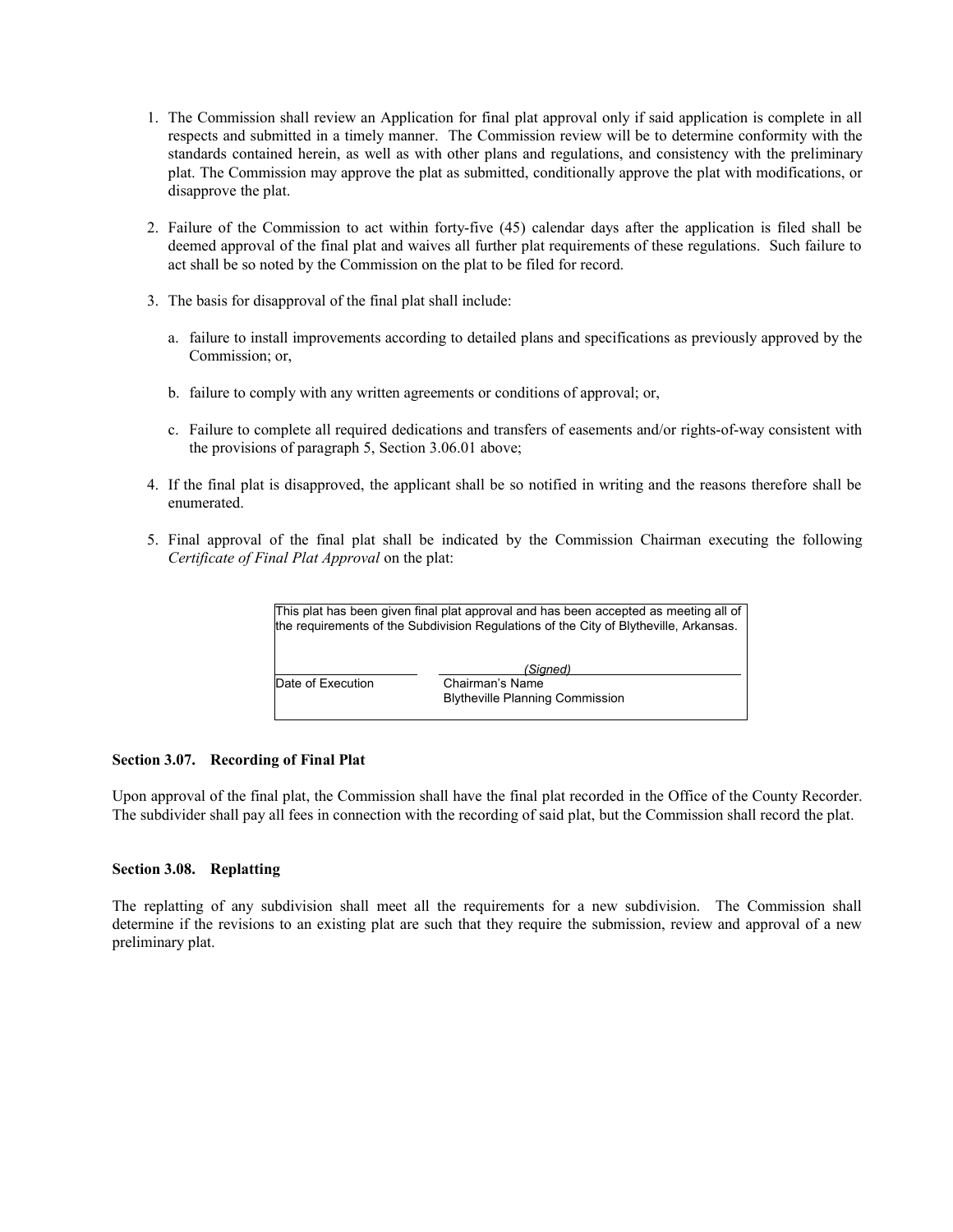# CHAPTER 4. SKETCH PLAN AND PLAT REQUIREMENTS

# **Section 4.01. Plan and Plat Requirements**

Before the Commission may grant approval in respect to plan and plat requirements, the subdivider shall show the following information on the respective plans or plats:

| Detail                                                                                                                                                               | Sketch Plan  | Preliminary<br>Plat | Final Plat   | Lot Split |
|----------------------------------------------------------------------------------------------------------------------------------------------------------------------|--------------|---------------------|--------------|-----------|
| Name of subdivision                                                                                                                                                  | $\checkmark$ | $\checkmark$        | $\checkmark$ | ✓         |
| Name of owner, developer, and surveyor                                                                                                                               | ✓            | $\checkmark$        | ✓            | ✓         |
| North point, scale and date                                                                                                                                          | ✓            | $\checkmark$        | $\checkmark$ | ✓         |
| Map showing location and acreage                                                                                                                                     | $\checkmark$ |                     |              | ✓         |
| Boundary lines bearing distances                                                                                                                                     | ✓            | $\checkmark$        | $\checkmark$ | ✓         |
| Names of adjoining owners and subdivisions                                                                                                                           | ✓            | ✓                   |              | ✓         |
| Existing streets, buildings, water drainage, railroads, utilities and easements                                                                                      | $\checkmark$ | ✓                   | $\checkmark$ | ✓         |
| Proposed streets and alleys with street names, lot lines, easements, land for<br>public uses, and other lands                                                        |              | ✓                   | $\checkmark$ |           |
| Block and lot numbers                                                                                                                                                |              | ✓                   | $\checkmark$ |           |
| Building setback lines                                                                                                                                               |              | ✓                   | $\checkmark$ |           |
| Existing zoning classification on property and adjoining property and zoning<br>amendments to be requested                                                           |              | ✓                   |              |           |
| Proposed and existing uses of land                                                                                                                                   |              | ✓                   |              |           |
| Contour intervals shown (not less than 5 feet)                                                                                                                       |              | ✓                   | $\checkmark$ |           |
| Portion of land subject to flooding (100 year floodplain boundary)                                                                                                   |              | ✓                   | $\checkmark$ |           |
| Actual boundary survey by bearings and distances, subdivision lots, blocks, &<br>streets                                                                             |              | ✓                   | $\checkmark$ |           |
| Health Department approval of water and sewer systems (if not existing public<br>system)                                                                             |              | ✓                   | ✓            |           |
| Bearings (referred to true north) of all lines not parallel or perpendicular to lines<br>of known bearing. Interior angles of lots may be shown in lieu of bearings. |              |                     | $\checkmark$ |           |
| Location of monuments                                                                                                                                                |              |                     | $\checkmark$ |           |
| If subdivision is a portion later to be subdivided entirely, Master Plan for entire<br>subdivision                                                                   |              | $\checkmark$        |              |           |
| Improvement plans for all facilities and utilities                                                                                                                   |              | ✓                   |              |           |
| Certification of taxes and fees paid                                                                                                                                 |              | $\checkmark$        | $\checkmark$ |           |
| Certification and seal of registered surveyor                                                                                                                        |              |                     | $\checkmark$ | ✓         |
| Certification and seal of registered engineer                                                                                                                        |              | $\checkmark$        | $\checkmark$ |           |
| Certification of owner describing dedication of areas and improvements to<br>public;                                                                                 |              |                     | $\checkmark$ |           |
| Vicinity map                                                                                                                                                         | $\checkmark$ | ✓                   |              | ✓         |
| Address of primary structure on each lot                                                                                                                             |              | ✓                   | ✓            |           |

# **Section 4.02 . Other Required Documents**

The subdivider shall provide the following additional documents: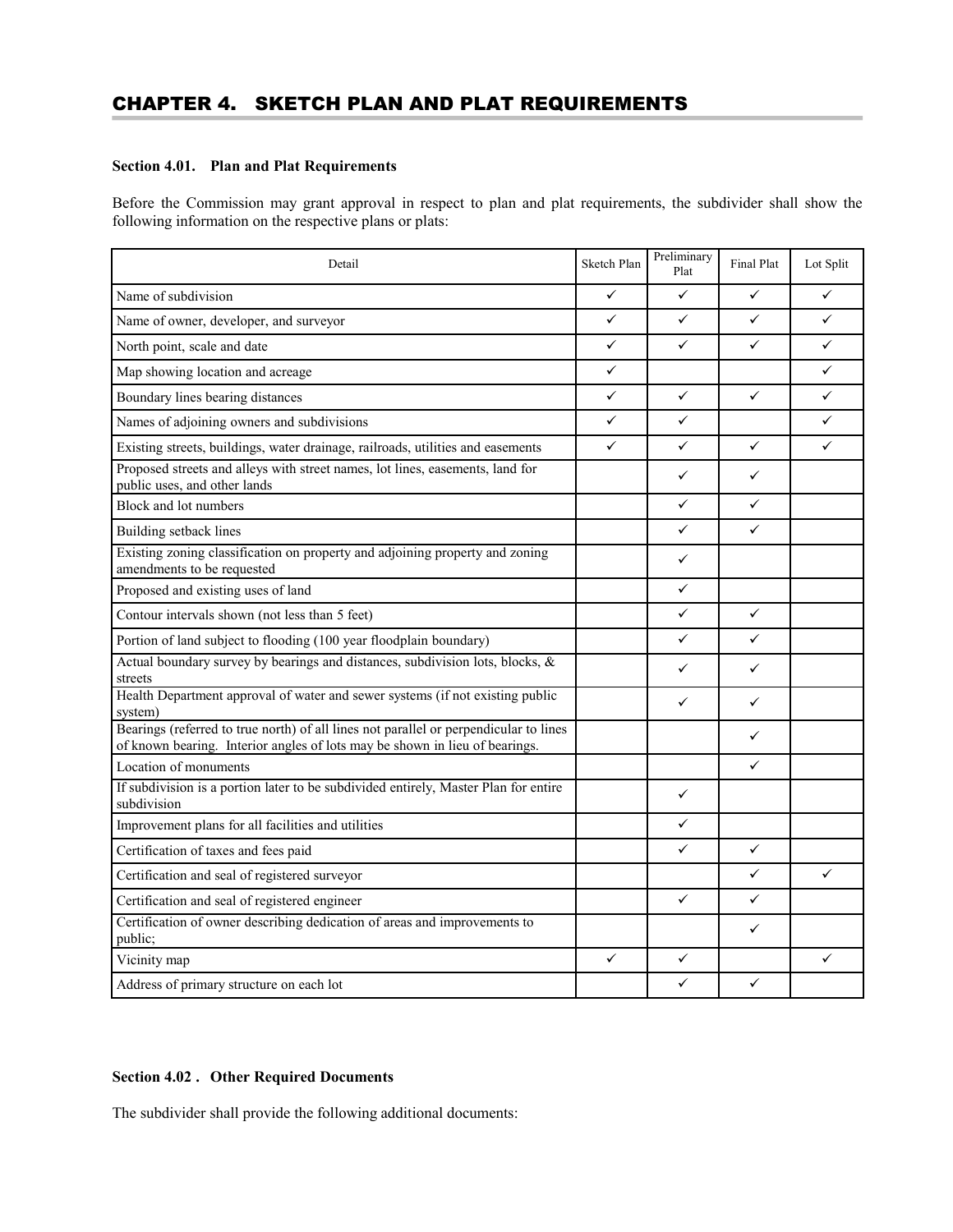| Document                                                                   | Sketch Plan | Preliminary<br>Plat | Final Plat | Lot Split |
|----------------------------------------------------------------------------|-------------|---------------------|------------|-----------|
| Bill of Assurance                                                          |             |                     |            |           |
| As Built Construction Plans                                                |             |                     |            |           |
| Certification of Payment of Application Fee                                |             |                     |            |           |
| Evidence of dedication of public rights-of-way, easements and improvements |             |                     |            |           |

#### **Section 4.03. Restrictive Covenants**

- 1. The subdivider shall submit the proposed Bill of Assurance or other form of restrictive covenant with the preliminary and final plats for the approval of the Commission.
- 2. The Commission shall file with the County Recorder the Bill of Assurance as approved by the Commission at the same time the plat is filed for record. All fees associated with such filing shall be borne by the subdivider.
- 3. Subsequent revisions to the Bill of Assurance or other form of restrictive covenant, by the subdivider, property owners association, subdivision residents, or other person or persons legally authorized to enter such revisions, shall be submitted to the Commission for review and approval. The Commission shall review the proposed revisions to determine that they would comply in all respects with all plans and regulations then in effect. Revisions to the Bill of Assurance or other form of restrictive covenant may not be recorded by the County Recorder of Mississippi County, Arkansas, without the written approval of the Commission. All fees associated with such recording shall be borne by the individual, association, or organization requesting the revision.

#### **Section 4.04. Phasing of Development**

In the event that a subdivision and the final plat thereof are approved in sections, each final plat of each section shall carry the name of the entire subdivision, but shall bear a distinguishing letter, number, or subtitle. Block numbers shall run consecutively throughout the entire subdivision, even though such subdivision may be finally approved in sections. The final plat of each section of the subdivision shall display a locator map, indicating the relationship of the section of the subdivision to the entire subdivision.

#### **Section 4.05. Scale**

Plats shall be prepared on sheets not exceeding 24 x 36 inches at a scale of not more than one inch equals one hundred feet  $(1' = 100')$ .

#### **Section 4.06. Multiple Sheets**

When more than one sheet is used for a plat, a key map showing the location of each sheet on the entire subdivision on a smaller scale shall be shown on the first sheet.

#### **Section 4.07. Right of Planning Commission to Have Survey Made**

The Commission may have a survey made of the boundary of the subdivision to determine if said description is correct. In the event there is an error in said description, the subdivider shall pay for said survey and correct the boundary description to the satisfaction of the Commission.

# **Section 4.08. Certification of Survey**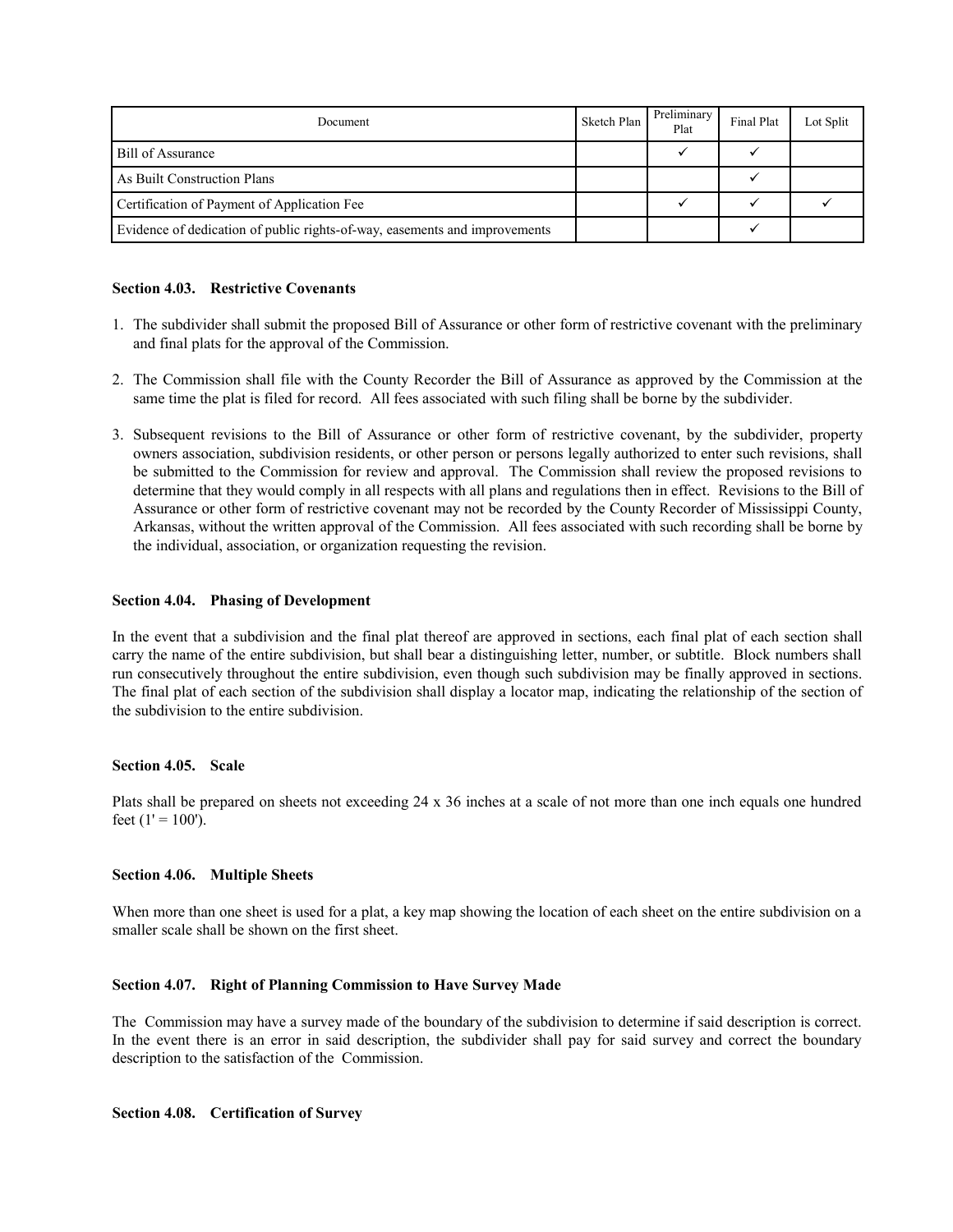1. The registered surveyor or engineer who made the survey and prepared the final plat shall execute a certification on the final plat which shall read as follows:

| Know all men by these presents that I.                                                            | do hereby certify that |
|---------------------------------------------------------------------------------------------------|------------------------|
| I prepared this plat from an actual and accurate survey of the land and that the corner monuments |                        |
| shown thereon were properly placed under by personal supervision, in accordance with the Land     |                        |
| Subdivision and Development Code of the City of Blytheville, Arkansas.                            |                        |

# DATE: \_\_\_\_\_\_\_\_\_\_\_\_\_\_\_\_

2. The surveyor's or engineer's seal shall be affixed to the plat adjacent to the certification.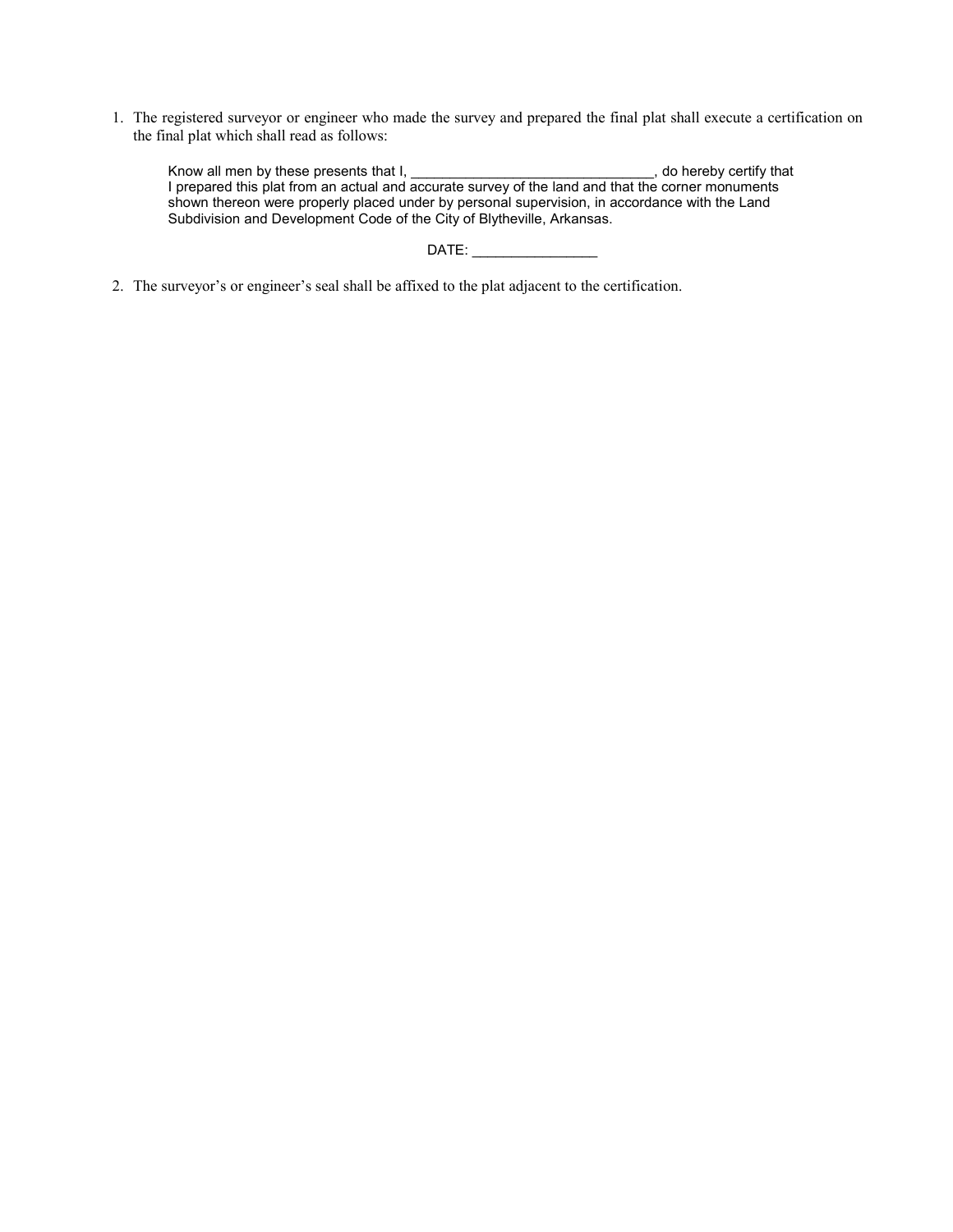# **Section 5.01 Conformance with Official Plans**

The subdivision shall conform to all official plans and regulations that are in effect.

# **Section 5.02. Provision of Land for Public Use**

The Commission may require reservation of suitable sites for public uses indicated on the General Development Plan for a period of up to twelve (12) months after the date of preliminary plat approval. Such reservation shall be referred to the appropriate public board, commission, or body having jurisdiction or financial responsibility, to permit the opportunity to acquire said sites either through purchase, taking of option, or the filing of condemnation proceedings under the power of eminent domain.

#### **Section 5.03. Blocks**

- 1. The lengths, widths, and shapes of blocks shall be determined with due regard for the following:
	- a. Blocks shall not be designed at less than four hundred feet (400') in length nor more than one thousand feet (1,000') in length. When a block exceeds six hundred feet (600') in length, the Commission may require a dedicated easement not less than fifteen feet (15') in width and a paved crosswalk not less than four feet (4') in width to provide pedestrian access across the block.
	- b. Blocks used for residential purposes should be of sufficient width to allow for two tiers of lots of appropriate depth. Blocks intended for business and industrial use should be of a width suitable for the intended use, with due allowance for off-street parking and loading facilities.
	- c. Where the topography of the subdivision is conducive to such layout, the use of rectangular blocks longer than wide is encouraged in the interest of economy to the developer and to the City in future maintenance of streets and other utilities.

# **Section 5.04. Lots**

#### **5.04.01. Generally**

- 1. The Commission shall have authority to disapprove street and lot patterns that, in the judgment of the Commission, result in hazards to the general health, safety and welfare of the residents of the subdivision and/or adjacent properties.
- 2. The design of lots within a subdivision shall conform to the following principles:
	- a. Insofar as practical, side lot lines shall be perpendicular or radial to street lines; lots which are not perpendicular or radial to street lines shall be dimensioned with a bearing. Each lot shall abut upon a public street;
	- b. No building shall be built between the building line and the property line. Corner lots for residential use shall have extra width to permit appropriate building setback from, and orientation to, both streets
	- c. Lots within the city limits shall conform to the requirements of the Zoning Regulations.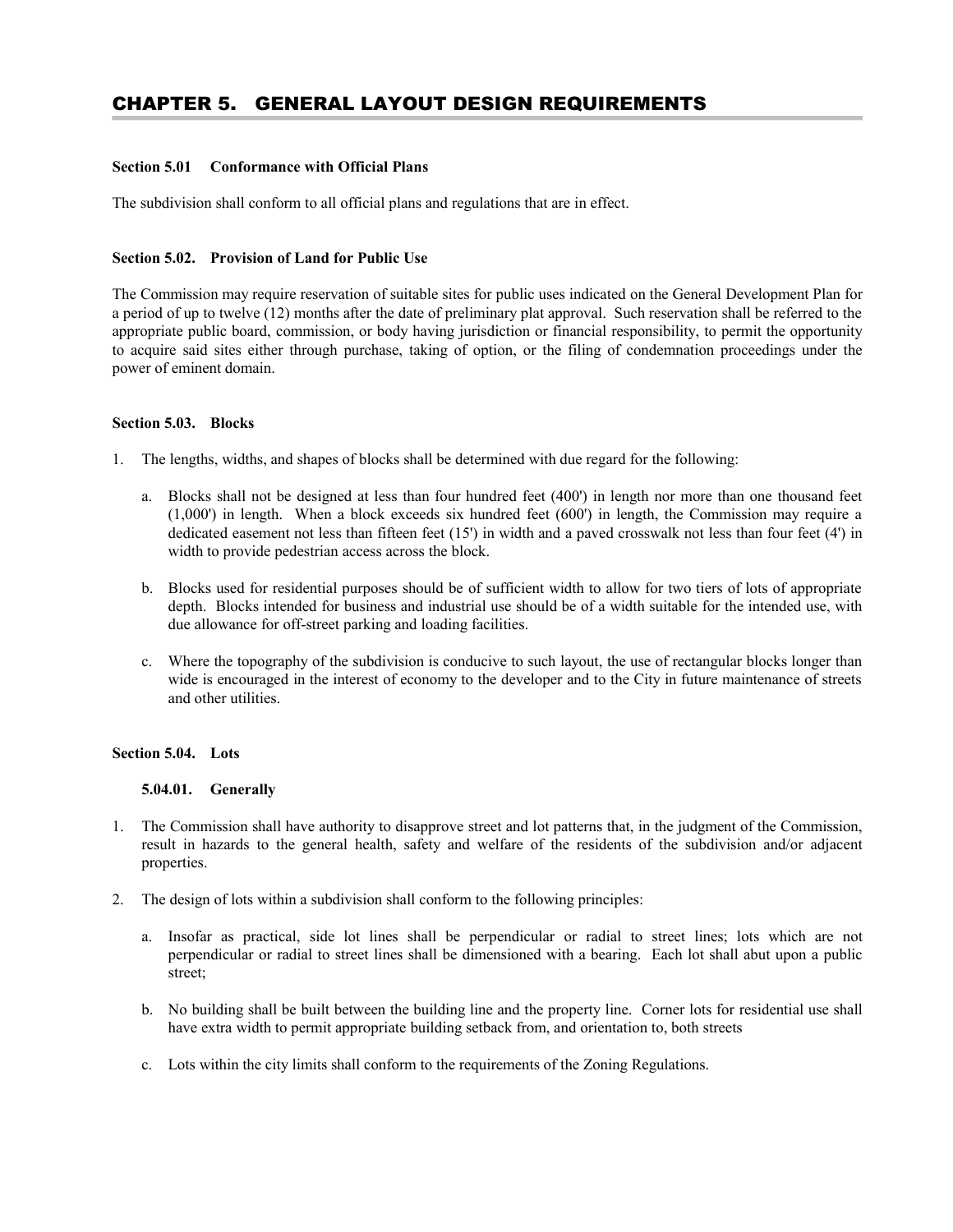d. Lots outside the city limits shall be of sufficient size to conform to the regulations and specifications for on-site wastewater treatment facilities of the Arkansas Department of Health. The subdivider shall conduct a percolation test on each proposed lot in the subdivision and indicate the location of result of each test on the preliminary plat;

# **5.04.02. Residential**

- 1. The size, shape and orientation of every lot shall be as the Commission deems appropriate for the type of development and use contemplated. No lot shall be more than three and one-half  $(3\frac{1}{2})$  times as deep as it is wide, nor shall any lot average less than one hundred feet (100') deep.
- 2. Double frontage and reverse frontage shall be avoided except where they are needed to provide for the separation of residential development from major streets or to overcome specific land constraints. A planting screen easement of at least ten feet (10') shall be provided along the portion of the lots abutting a major streets or other use where screening is appropriate.
- 3. Lots which abut railroad, arterial road, or interstate highway rights-of-way shall provide a buffer strip of at least twenty five feet (25') in depth in addition to the normal depth of lot on the side of the lots abutting such rightof-way. This strip shall be part of the platted lots and shall be designated on the plat with the following notation:

This strip is reserved for screening. The placement of structures hereon is prohibited.

#### **5.04.03. Non-residential Development in a Residential Subdivision**

Subdivisions which are primarily residential in character may propose to include some portion of the subdivision for commercial use which is appropriate to primarily serve the subdivision within which such use is to be located. Industrial uses shall never be allowed within a subdivision which includes residential uses. A subdivision which proposes to include some commercial use shall comply with the following;

- 1. Areas within the subdivision not intended for residential use shall be clearly identified on the plat.
- 2. If the subdivision is within the city limits, proposed non-residential uses must be permitted by and conform to the zoning regulations of the zone in which it is located.
- 3. Before a non-residential use or uses can be established in the area designated, a plan of development must be presented to the Commission for approval. An approved plan of development is required in advance of the actual installation of the use, not prior to subdivision plat approval. This plan of development shall indicate:
	- a) The location and use of structure or structures on the lot or parcel;
	- b) The means of ingress and egress to public streets and highways;
	- c) The location and dimensions of drives and parking areas; and,
	- d) Other improvements contemplated.

#### **5.04.04. Commercial Subdivision**

Subdivisions which are solely intended for commercial purposes shall comply with the following:

- 1. If the subdivision is within the city limits:
	- a. It must be located within an appropriate zoning district and comply in all respects with the requirements of that zoning district;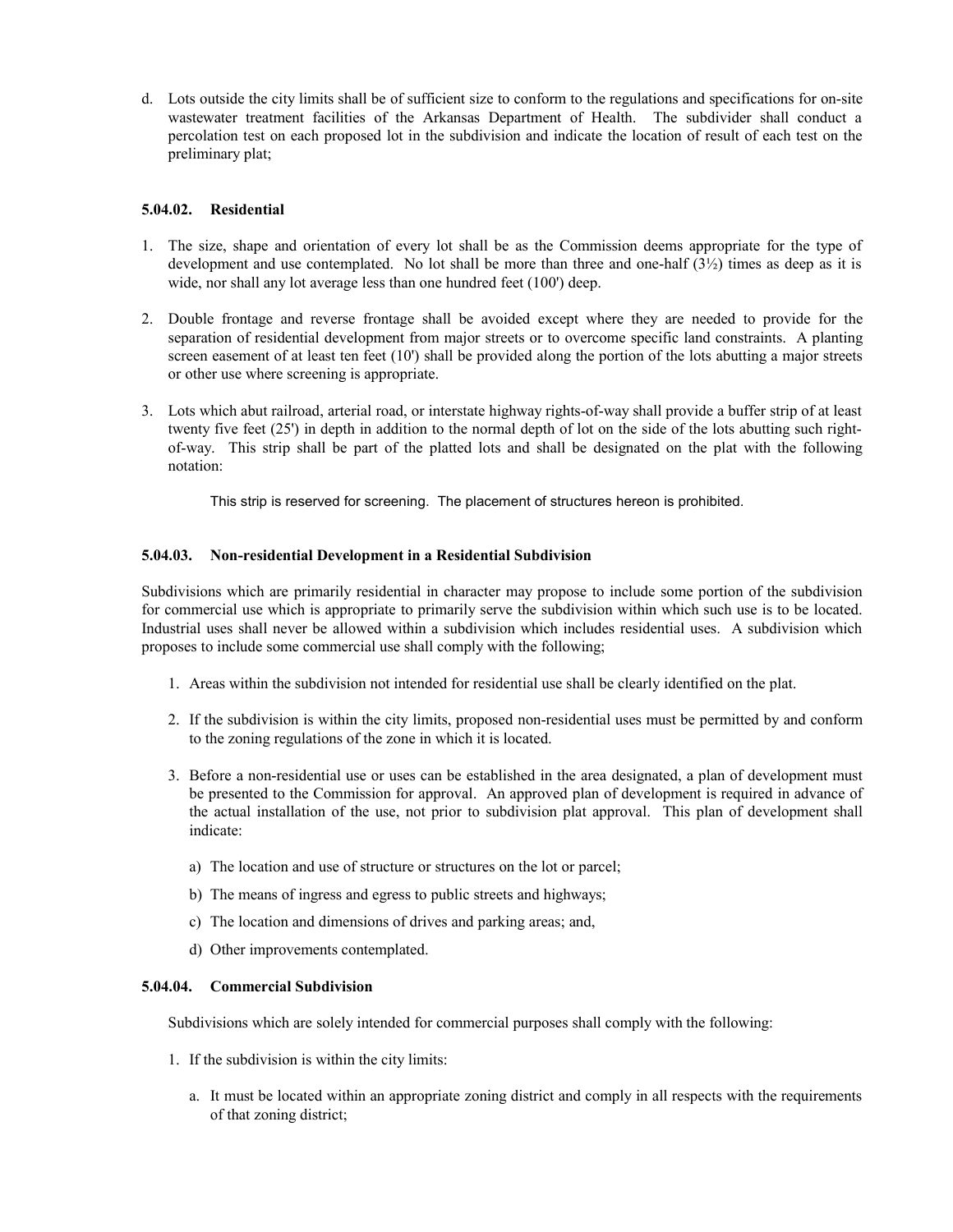- b. The Bill of Assurance shall stipulate that all uses shall be in conformance with the zoning district within which the subdivision is located.
- 2. If the subdivision is located outside of the city limits:
	- a. It may be approved if it materially meets the objectives of the General Development Plan;
	- b. The depth and width for commercial lots shall be at least one hundred feet (100') of frontage by one hundred fifty feet (150') of depth. In all instances, no commercial or office lots shall have a depth exceeding three (3) times the width. Pipestem lots are prohibited in office or commercial subdivisions.
	- c. The Bill of Assurance must limit the use of any lot or lots to commercial activities.
	- d. The subdivision shall provide a planted buffer, at least ten feet (10') in width around any perimeter adjacent to non-commercial or non-industrial uses.

#### **5.04.05. Industrial Subdivision**

Subdivisions which are solely intended for industrial purposes shall comply with the following:

- 1. If the subdivision is within the city limits:
	- a. It must be located within an appropriate zoning district and comply in all respects with the requirements of that zoning district;
	- b. The Bill of Assurance shall stipulate that all uses shall be in conformance with the zoning district within which the subdivision is located.
- 2. If the subdivision is located outside of the city limits:
	- a. It may be approved if it materially meets the objectives of the General Development Plan;
	- b. The depth and width for commercial lots shall be at least one hundred fifty feet (150') of frontage by two hundred feet (200') of depth. In all instances, no industrial lots shall have a depth exceeding three (3) times the width. Pipestem lots are prohibited in industrial subdivisions.
	- c. The Bill of Assurance must limit the use of any lot or lots to industrial activities.
	- d. The subdivision shall provide a planted buffer, at least ten feet (10') in width around any perimeter adjacent to non-commercial or non-industrial uses.

#### **Section 5.05. Platted Building Lines**

# **5.05.01. Inside the city limits**:

- 1. Each lot must comply with the front, side, and back yard setback requirements of that zoning district;
- 2. The Bill of Assurance shall stipulate that all uses shall be in conformance with the zoning district within which the subdivision is located.

#### **5.05.02Outside of the city limits**:

Each lot shall comply with the following standards: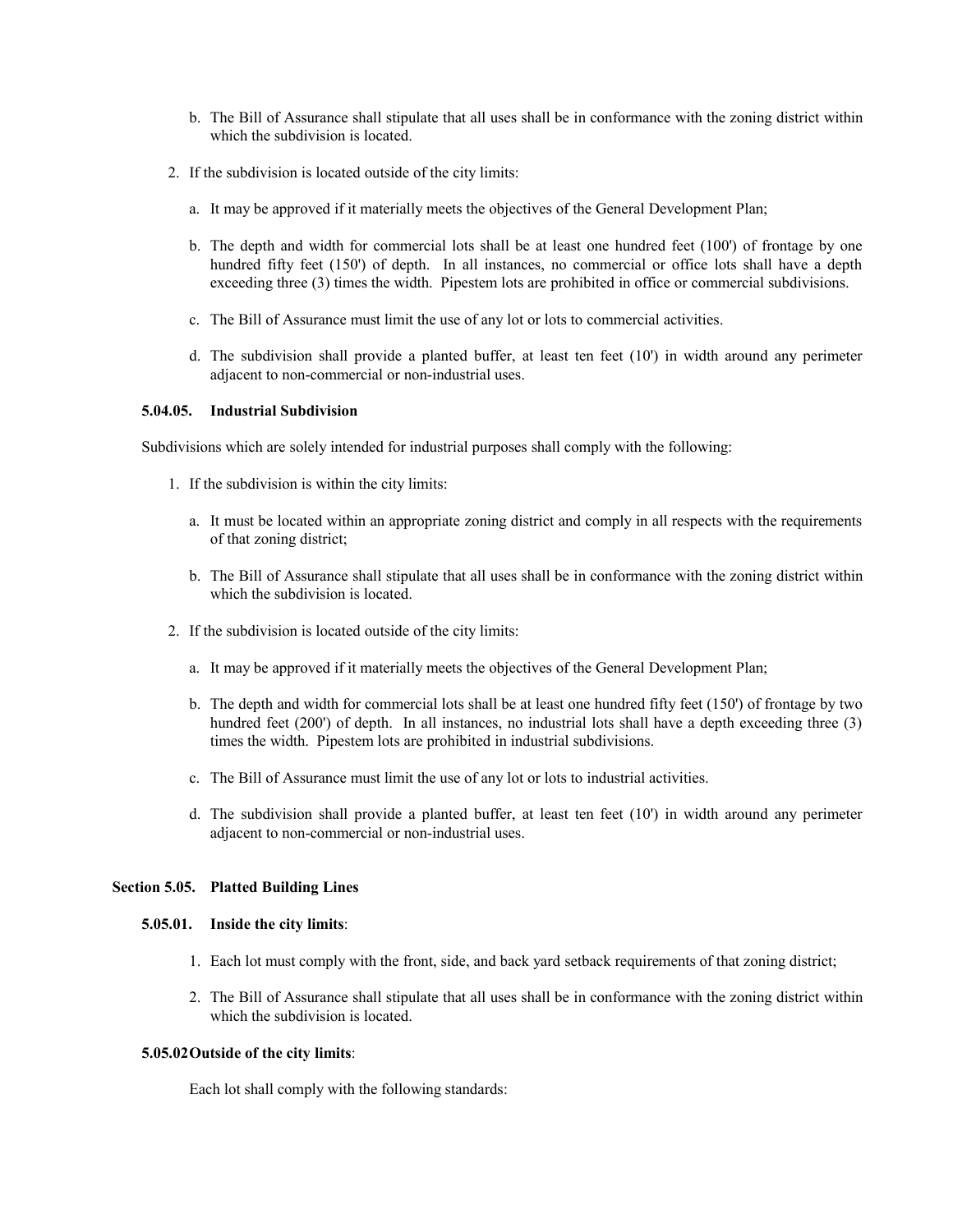|             | Distance from |                     |                     |
|-------------|---------------|---------------------|---------------------|
|             | Right-of-Way  | Side Property lines | Rear Property lines |
| Residential | 30'           | 10'                 | 10'                 |
| Commercial  | 45'           | 20'                 | 20'                 |
| Industrial  | 50'           | 30'                 | 30'                 |

#### **Section 5.06. Easements**

- 1. The Commission may require the dedication of easements, of not less than ten feet (10') in width across lots or centered on rear or side lot lines for utilities. No permanent physical facility shall be erected within any utility easement.
- 2. Where a subdivision is traversed by a water course, drainage way, channel, or stream, there shall be provided a storm water easement or drainage right-of-way conforming substantially with the lines of such water course, and such further width or construction, or both, as will be required in connection therewith.
- 3. All easements in favor of the City, or other appropriate agency or jurisdiction, shall be in writing and duly signed by the record owners of the premises and shall give the City, agency, or jurisdiction the right to keep said easements free and clear of all brush, overhanging trees, shrubbery or other growing thing that may reasonably interfere with the proper use of said utility lines or drainage course, with full rights to the City, or appropriate agency or jurisdiction, of ingress and egress for the purpose of maintaining the easement.

#### **Section 5.07. Street Naming and Numbering**

In order to facilitate proper operation of the 911 emergency calling system street names and addresses shall be developed in a manner which fully complies in all respects with the currently adopted street naming policy of the City or County. To ensure compliance with this policy:

- 1. no street name shall duplicate an existing street name within the planning area. Proposed names for new streets shall be displayed on the preliminary plat and will be subject to approval of the Commission; and,
- 2. each lot on a preliminary plat shall display a designated primary structure address, consistent with the addressing grid system and policies of the City or County.

#### **Section 5.08. Multiple Building Sites**

Large-scale development involving the construction of two or more buildings together with the necessary drives and access ways which is not subdivided into customary lots, blocks, and streets shall be subject to the provisions of these regulations. This provision shall also be deemed to include single principal structures proposed for addition to an existing multiple building site development. Plans for all such developments shall be submitted to and approved by the Commission, whether or not such plat is to be recorded, and no building permit shall be issued until such approval has been given. Such plan shall be prepared in sufficient detail to show the location of driveways, curb cuts, service easements, building locations, sidewalks, parking areas and landscaping.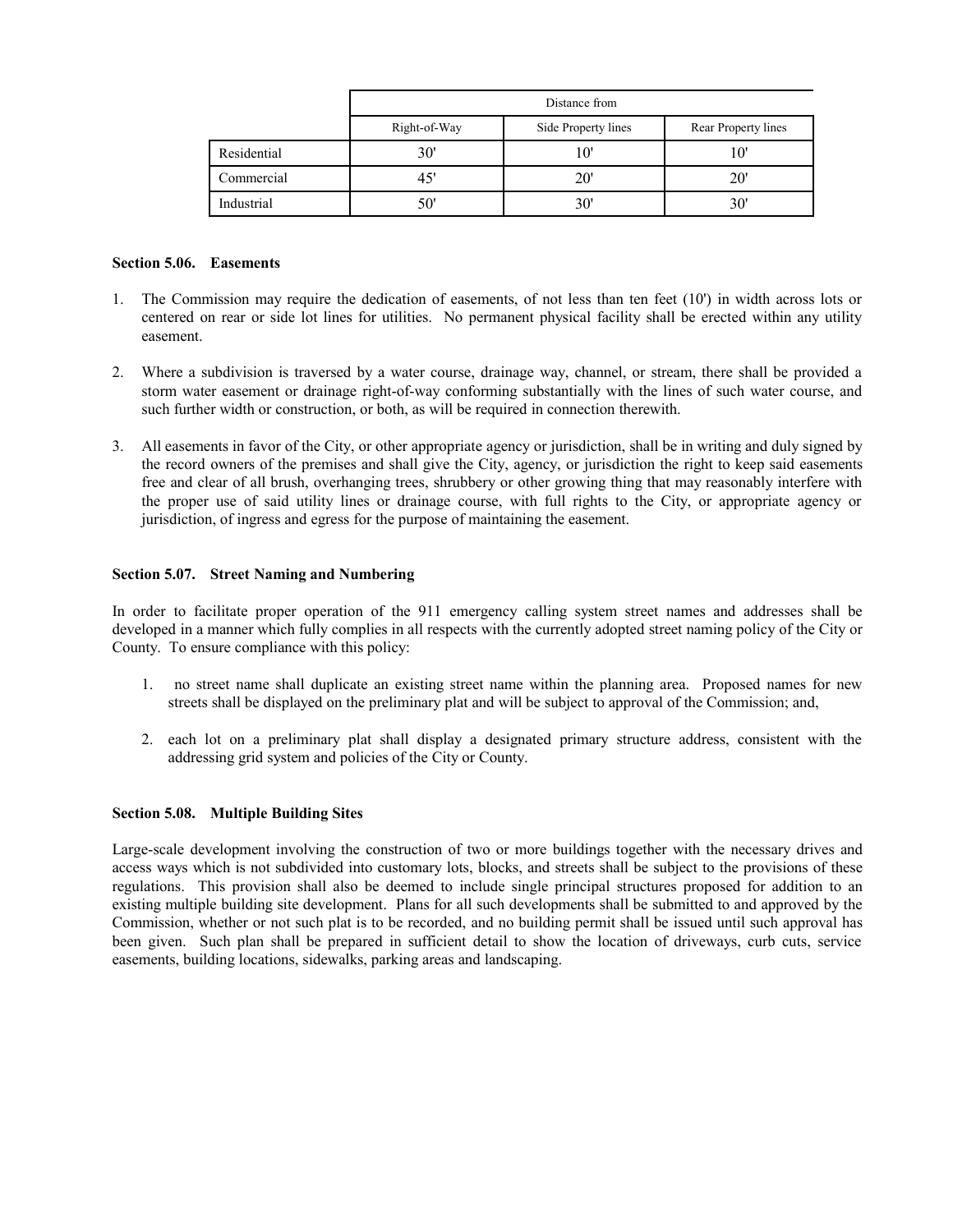# CHAPTER 6. REQUIRED IMPROVEMENTS AND DESIGN STANDARDS

#### **Section 6.01. General**

Every subdivider shall be required to install streets, utilities, and public improvements as described herein.

#### **Section 6.02. Street Standards**

#### **6.02.01. Generally**

The arrangement, character, extent, width, grade and location of all streets, including minimum width of rights-of way shall conform with the Master Street Plan and shall be designed in accordance with the following provisions:

- 1. Local residential streets shall be laid out so that their use by through traffic will be discouraged;
- 2. The arrangement of streets shall be such as to cause no hardship in the subdividing of adjacent properties. The Commission may require the dedication of street rights-of-way to facilitate the development of adjoining properties.
- 3. Where the plat to be submitted includes only part of the tract owned or intended for development by the subdivider, a tentative plan of a proposed future street system for the unsubdivided portion shall be prepared and submitted by the subdivider.
- 4. Whenever a subdivision abuts or contains an existing or proposed major street, the Commission may require service streets, reverse frontage with screen planting contained in a non-access reservation along the rear property line, deep lots, or such other treatment as may be necessary for adequate protection of residential properties and to afford separation of through and local traffic. The Commission may permit adjustments in the location of major streets due to topographical conditions, public convenience, or safety.
- 5. Street systems in new subdivisions shall be laid out so as to eliminate or avoid new perimeter half-streets. Whenever a half street is adjacent to a tract to be subdivided, the other half of the street shall be platted within such tract.
- 6. There shall be no reserve strips controlling access to streets, except where the control of such strips is definitely placed with the City or County under conditions approved by the Commission.
- 7. The street names shall require the approval of the Commission. Streets that are obviously in alignment with streets already existing and named shall be given the name of the existing street.
- 8. The Commission may limit the points of access on major streets.
- 9. All streets shall be cleared and graded as approved by the Enforcement Officer. Finished grades shall be at levels approved by the Enforcement Officer or appropriate agency.

## **6.02.02. Right-of-Way**

The right-of-way width shall be the distance across a street from property line to property line. Referring to the Master Street Plan for the required location of major streets, the minimum right-of-way width shall be as follows:

| Arterials         | $100$ feet |
|-------------------|------------|
| Collectors        | 80 feet    |
| Local Residential | 50 feet    |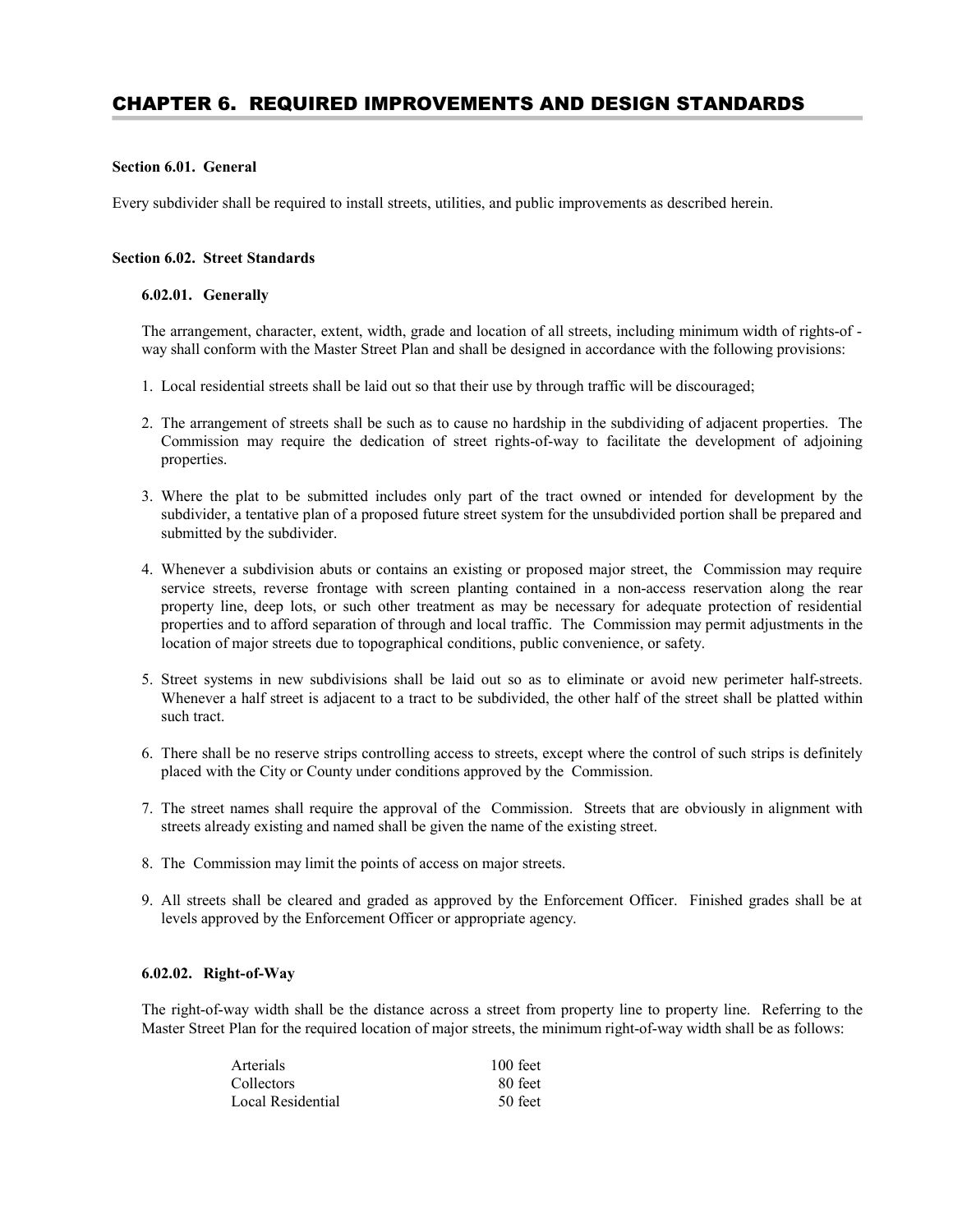| Alleys      | 20 feet           |
|-------------|-------------------|
| Cul-de-sacs | 100 feet diameter |

## **6.02.03. Street Grade**

Street grades shall be at least 0.40% unless the developer offers an acceptable alternative design for draining the street of surface storm water.

# **6.02.04. Paving**

- 1. The subdivider of any subdivision designed to be used for residential, commercial, industrial, or other purposes shall lay out, grade, and otherwise improve all streets that are designated on the approved plat or that directly serve the subdivision in accordance with the specifications of the City. All streets shall have curbs and gutters. Cross-sections of curbs and gutters are subject to the approval of the City Engineer.
- 2. Street pavement widths shall be as follows, the indicated width being measured from back of curb to back of curb:

| Arterials                       | 44 feet |
|---------------------------------|---------|
| Collectors                      | 36 feet |
| Local Residential Streets       | 27 feet |
| <b>Local Commercial Streets</b> | 40 feet |
| <b>Marginal Access Streets</b>  | 27 feet |

- 3. The subdivider shall bear the cost of paving street as required herein of widths up to twenty seven feet (27'). Hence, the subdivider shall pay for local residential streets and marginal access streets. Where a forty foot (40') commercial street is required, the subdivider likewise shall bear this cost. Where a street width is necessary for a collector, a minor arterial or principal arterial street, the subdivider shall receive financial assistance from the City or other public body to pay the pro rata share of the cost of the street width in excess of twenty seven feet (27') (or 40 feet in the case of a commercial subdivision).
- 4. The Planning Commission may require soil tests and/or an engineering analysis and design of pavement and base thickness in areas of known or suspect poor soil and drainage and shall require soil tests and engineering analysis and design of pavement and base thickness for arterial, collector and commercial streets.
- 5. The minimum base thickness shall be six inches (6") compacted SB-2 or black base. The minimum asphalt concrete thickness shall be two inches (2"). The minimum Portland concrete thickness shall be six inches (6") with Type 3 welded wire mesh per A.H.T.D. specifications. All utility crossings under streets, roadways, and curbs shall be backfilled and compacted with SB-2 to final subgrade level.

#### **6.02.05. Intersections**

- 1. The centerline of no more than two (2) streets shall intersect at any point. Street intersections shall be as nearly possible at right angles as possible, and no intersection shall be at an angle of less than seventy-five degrees  $(75^{\circ})$ .
- 2. Curb radii at street intersections shall not be less than twenty feet (20'), unless trees or utility poles require less. Where the angle of a street intersection is less than ninety degrees (90°), the Commission may require a greater curb radius. When necessary to permit the construction of a curb having a desirable radius without curtailing the sidewalk at a street corner to less than normal width, the property line at such street corner shall be rounded or otherwise set back sufficiently to permit such construction.

#### **6.02.06. Horizontal Curves**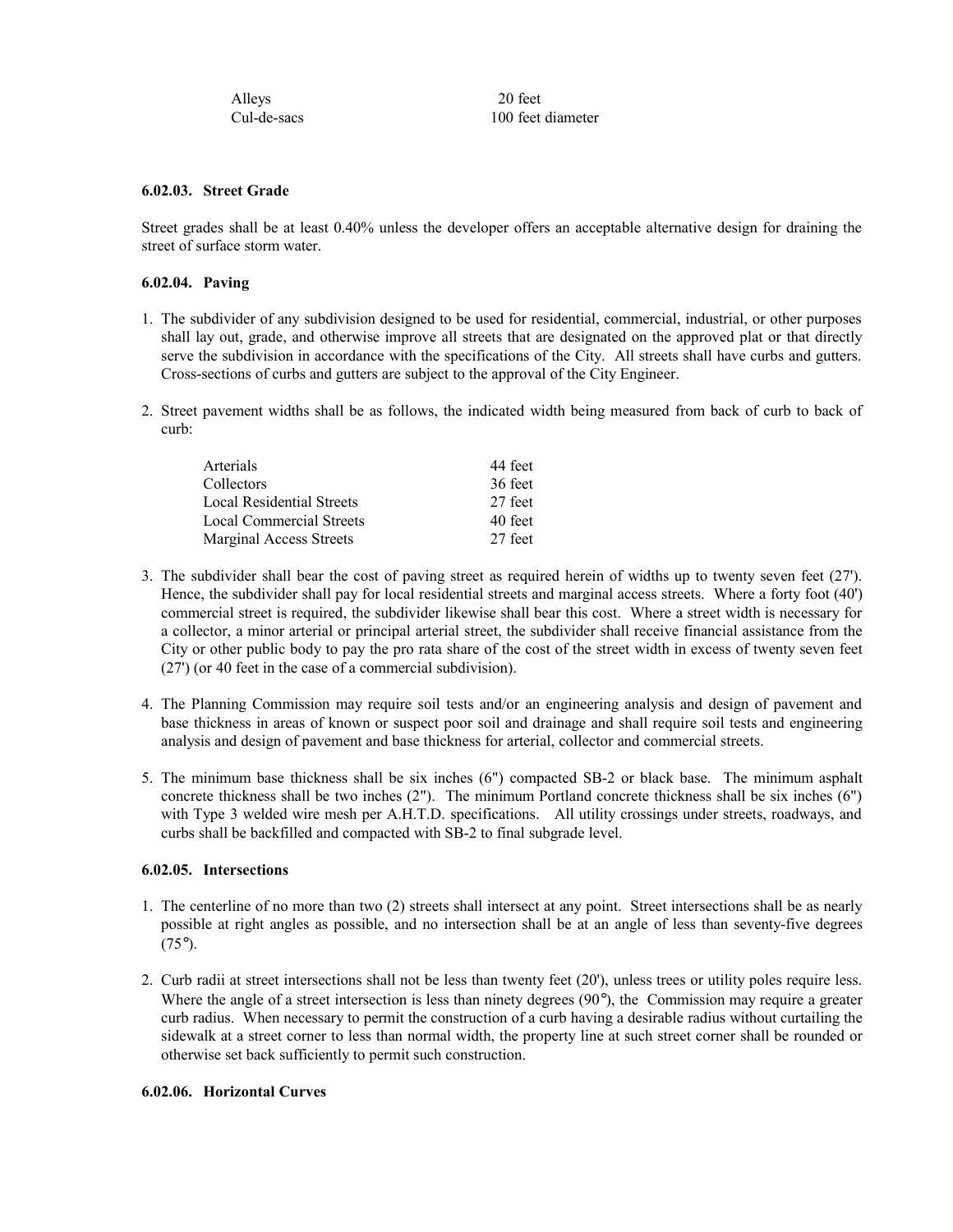Curvilinear streets are permitted for local streets as a means to discourage excessive vehicular speeds, provide attractive vistas, and to promote design which is sensitive to topographical constraints. Whenever a street changes direction or connecting street lines deflect from each other by more than ten degrees (10°), there shall be a horizontal curve. To insure adequate distance, the minimum center line radii for horizontal curves shall be as follows:

| Arterial  | 300 feet   |
|-----------|------------|
| Collector | $200$ feet |
| Local     | $100$ feet |

2. The subdivider may request a variance from this standard when it can be amply demonstrated that the site is of such topographical nature as to render other design possibilities impossible or impractical; in such instances, the subdivider shall propose, or the Commission may impose, such requirements as are necessary to mitigate potential hazards and to ensure public safety.

# **6.02.07. Other**

- 1. Street jogs and centerline offsets of less than one hundred and twenty-five feet (125') shall be avoided.
- 2. Property lines at street intersections shall be rounded with a radius of ten feet (10'), or of a greater radius where the Commission may deem it necessary.
- 3. A cul-de-sac shall not be longer than five hundred feet (500') and shall be provided at the closed end with a turnaround having an outside diameter of at least eighty feet (80') and a street property line diameter of at least one hundred feet (100').

#### **Section 6.03. Curbs and Gutters**

The subdivider shall provide permanent six inch (6") concrete curbs with twenty-four inch (24") integral concrete gutters or standard rolled curb and gutters, which will be fully integrated with the drainage improvements required in Section 6.04. The subdivider may request a waiver of this requirement when it can be demonstrated, to the satisfaction of the Commission, that:

- 1. The subdivision is in a low density residential zoning district (inside the city limits) or that the density of development is consistent with low density residential lot standards (outside of the city limits); and,
- 2. An alternative street drainage system design is more practical and effective than curbs and gutters. While relative cost may be a factor in this determination, for the purposes of this section, "practical" and "effective" shall refer primarily to hydraulic calculations with respect to desirable storm water run-off and relationship of the street to the Master Street Plan.

#### **Section 6.04. Drainage**

- 1. All subdivisions shall be provided with a storm drainage system that is designed and constructed to handle rainfall runoff that originates in or traverses the subdivision. Said improvements shall be installed in accordance with regulations established by this and other ordinances by the City Council.
- 2. Facilities for storm drainage shall be designed and constructed so as to minimize any increase in the rate of storm runoff onto adjoining property over that which existed prior to the development. If this is not practical, the subdivider may be required to participate in the provision of off-site improvements needed to mitigate the potential negative impacts of the additional runoff due to development.
- 3. Facilities for storm drainage shall be of adequate capacity, and designed in accordance with not less than a one in ten-year rainfall (except in the Central Business District where one in twenty-five year design will be used).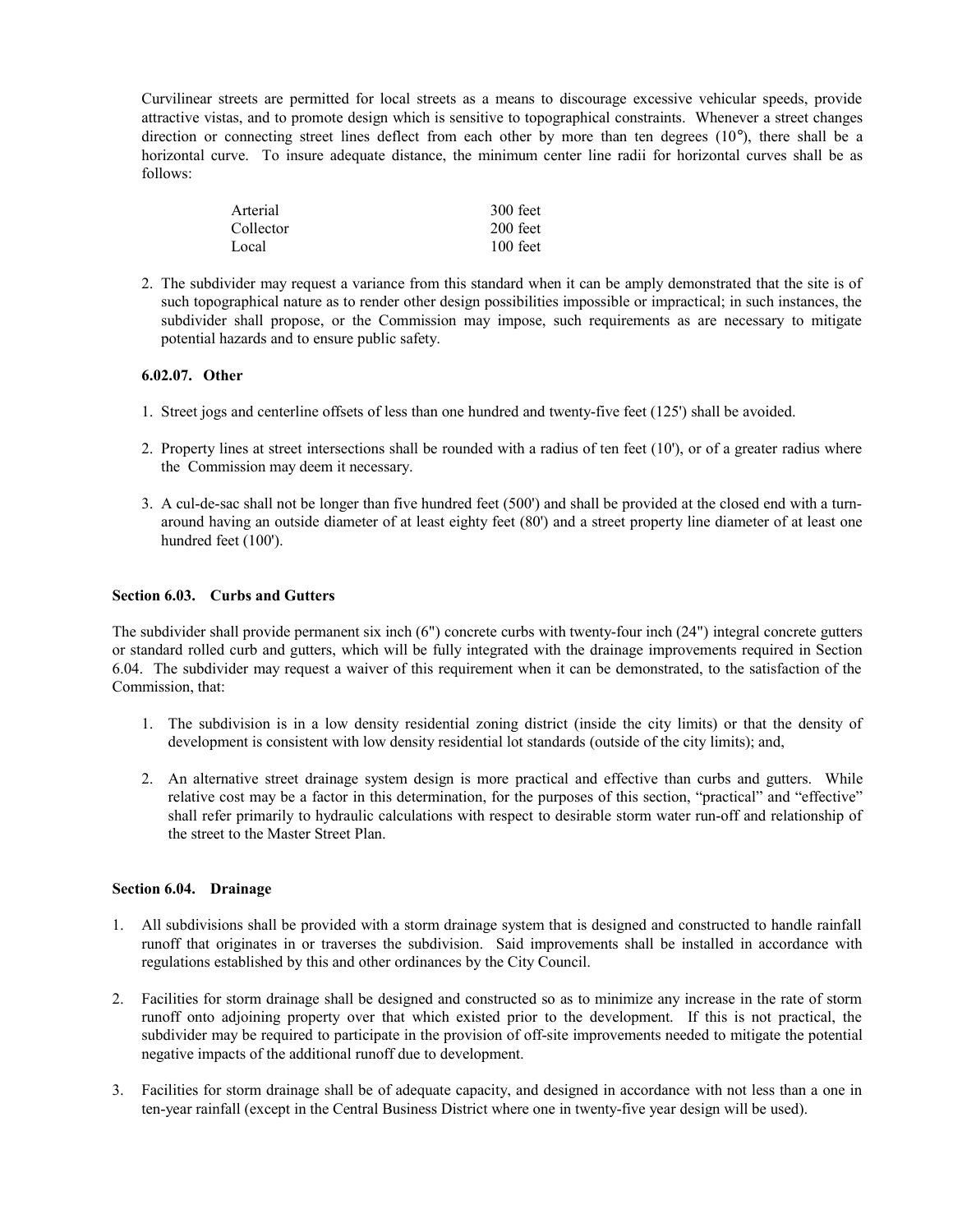- 4. Provisions shall be made for storm water emergency overflow in subdivisions having enclosed storm systems. The emergency overflow for subdivisions consists of two design considerations:
	- a. an underground system shall be designed to carry enough water to allow the streets passable for emergency service vehicles during a storm of 25-year return frequency; and,
	- b. an above-ground system consisting of swales or other drainage mechanisms with the capacity to carry excess water not carried by the underground system. This system shall have the capacity of a storm of a 50-year return frequency.
- 5. Within street rights-of-way, inlets to a closed storm drainage system shall be required. They shall be designed, located, and constructed:
	- a. to accommodate a one in ten-year rainfall without necessitating a water depth greater than 4½ inches at the gutter line for that rainfall that falls upon and enters the pavement area; and,
	- b. so that all water which enters the pavement areas shall exit the street through inlets only. In some cases, such as minor loop or cul-de-sac streets where the rate of flow is less than four cubic feet per second (4 cfs), breaks in the curb with concrete aprons within the City right-of-way may be allowed.
- 6. Concrete valleys shall be utilized at all surface cross drains where surface water drainage to be accommodated is less than five (5) cubic feet per second. Concrete valleys shall have a minimum width of four feet (4') and cross section slopes of one inch (1") per one foot (1'). Underground drain pipes are required for all cross drains where surface water drainage to be accommodated is greater than five cubic feet per second (5 cfs).
- 7. Where a subdivision is traversed by a natural watercourse, drainage- way, or stream, there shall be provided a storm drainage easement of necessary width, conforming substantially to the lines of such watercourse or as otherwise approved by the City Engineer.
- 8. Box culverts and bridges which cross streets in the City right-of- way need not extend to the right-of-way on each side but shall be of sufficient length to accommodate vehicular and pedestrian traffic.
- 9. Any area or lot which may be prone to local flooding shall have the minimum elevation of the lowest allowable finished floor elevation indicated o the final plat. This elevation shall be that corresponding to one foot above the flood elevation for a 100-year rainfall intensity.
- 10. Rainfall may not be diverted from one watershed to another within the plat boundaries.
- 11. Drainage easements shall be provided as required by Section 5.06.

#### **Section 6.05. Sidewalks**

A concrete sidewalk shall be installed along each side of all streets, adjacent to the lot line abutting any street. Sidewalks shall be designed and constructed so as to be in compliance with regulations promulgated under the federal Americans with Disabilities Act. The Commission may grant a waiver of this requirement, if requested to do so by the subdivider, along residential streets in a subdivision which has no lot smaller than one (1) acre.

# **Section 6.06. Water Distribution System**

# **6.06.01. Inside the City**

1. All subdivisions shall be provided with water distribution systems approved by the Blytheville Water Department. The system shall be connected to an existing distribution line at such point and in such manner as determined by the Blytheville Water Department. Lines shall be installed at the subdivider's expense, and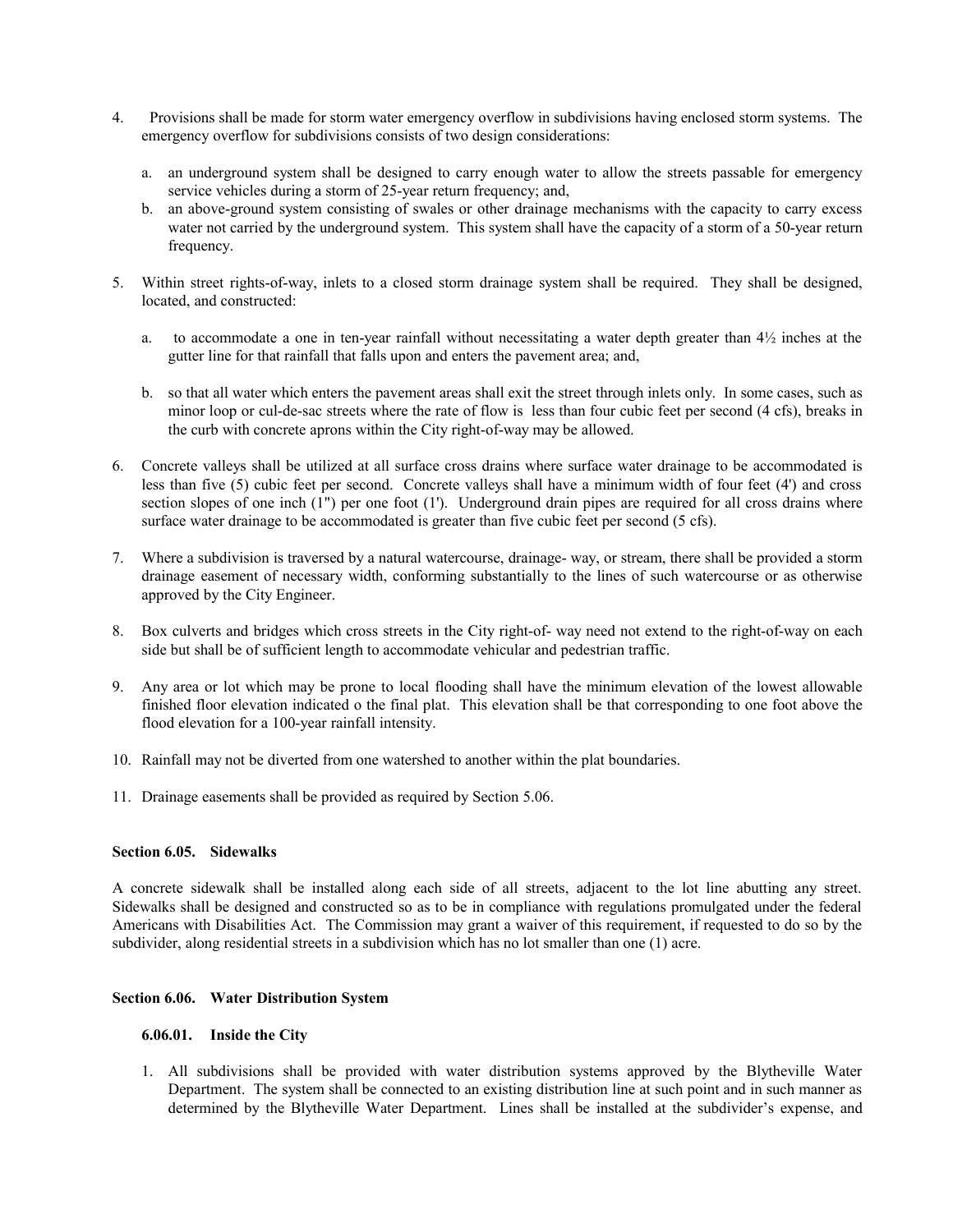designed to meet the anticipated consumption, pressure and fire protection requirements within the subdivision as well as future additions or phases to the subdivision, consistent with design standards of the Blytheville Water Department. The Commission may require the installation of larger lines than necessary for the immediate use of the subdivision when it determines that such design is necessary for the proper development beyond the subdivision. In such instances, the subdivider shall be responsible for a pro-rata share of total cost which is equal to the cost of required improvements exclusively for the subdivision.

2. Fire hydrants shall be installed by the subdivider and shall be located so as to adequately protect each lot in the subdivision. The maximum distance between fire hydrants shall not exceed five hundred feet (500').

#### **6.06.02Outside the City**

- 1. All subdivisions shall be provided with a public water supply system. Such system shall be connected to a rural water distribution association. If the subdivision is outside the existing service area of such an association, arrangements shall be made to be connected. If the proposed subdivision is unable to connect to the association's lines, the subdivider must either abandon the project, or petition to be annexed to the City, if the property is contiguous to the City.
- 2. The system shall be connected to an existing distribution line at such point and in such manner as determined by the rural water association.

#### **Section 6.07. Wastewater Treatment**

- 1. When a subdivision is within reasonable distance of an existing sewer collection line, each lot in the subdivision shall be served by a sanitary sewer collection system approved by the Blytheville Sewer Department. Reasonable distance shall be defined as follows:
	- a. For less than five (5) lots: within one (1) mile of existing service;
	- b. For five (5) to twenty (20) lots: within one-half  $(\frac{1}{2})$  mile of existing service;
	- c. For more than twenty (20) lots: within one thousand feet (1,000') of existing service.
- 2. The system shall be connected to an existing collection system at such point and in such manner as determined by Blytheville Sewer Department. Collection lines, and any required appurtenances such as lift stations and manholes, shall be installed at the subdivider's expense, and designed to meet the anticipated volume requirements within the subdivision as well as future additions or phases to the subdivision, consistent with design standards of Blytheville Sewer Department. The Commission may require the installation of larger lines or appurtenances than necessary for the immediate use of the subdivision when it determines that such design is necessary for the proper development beyond the subdivision. In such instances, the subdivider shall be responsible for a pro-rata share of total cost which is equal to the cost of required improvements exclusively for the subdivision.
- 3. When the subdivision cannot be connected to and served by existing sanitary sewers, the disposal of sewage shall be provided in accordance with standards established by the Arkansas Department of Health.

#### **Section 6.08. Site Grading**

When cuts and fills are to be made, the subdivider shall present a grade plan. After completion of the streets and utilities, the site shall be cleaned up and graded to drain properly.

# **Section 6.09. Other Utilities**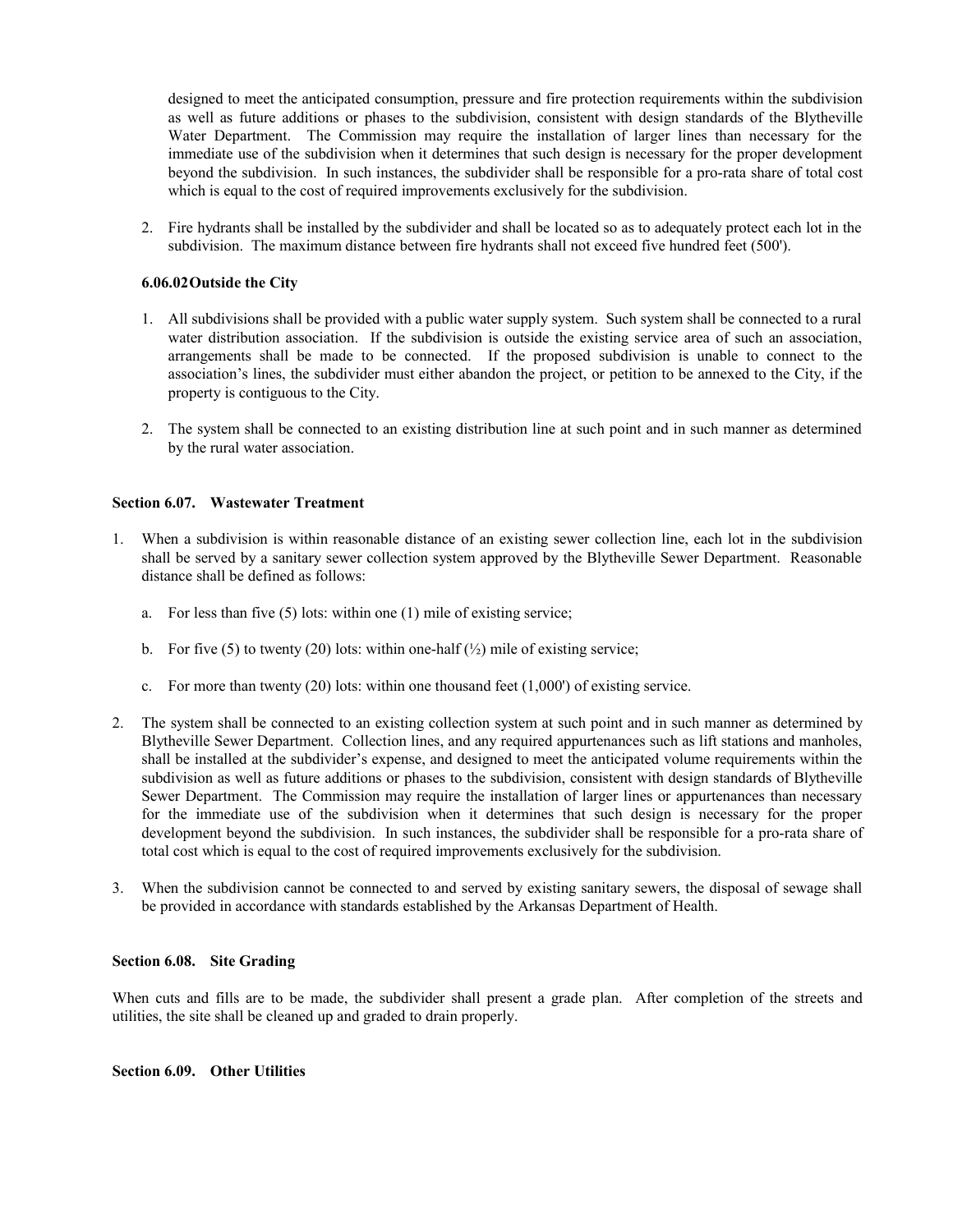The subdivider shall make arrangements with the appropriate utility companies not specifically enumerated herein for the extension of their respective services to and within the subdivision.

# **Section 6.10. Street Signs**

The subdivider shall pay for the cost of street signs and their installation. The City will install the signs.

#### **Section 6.11. Street Light Standards**

Street lights shall be installed in all new residential, commercial, or industrial subdivisions; and the owner/subdivider shall make arrangements with the local power company for such installation.

In subdivisions improved with underground wiring, the developer shall provide for purchasing any ornamental metal light standards that he desires for the subdivision (in contrast to wood poles normally provided the power company).

#### **Section 6.12. Monuments**

Concrete monument four inches (4") in diameter (or four inches (4") square) and thirty-six inches (36") long, with four (4) one-fourth inch  $(\frac{1}{4})$  metal reinforcing rods the length of the monument, shall be placed with the top flush to the ground at all points of intersection of the boundary of the subdivision and at diagonal corners of all intersecting streets. The location of all monuments shall be shown on the final plat.

#### **Section 6.13. Lot Markers**

The corners of all lots shall be marked by the placement of a metal reinforcing rod twenty-four inches (24") in length and one-half inch (1/2") in diameter placed with the top flush to the ground.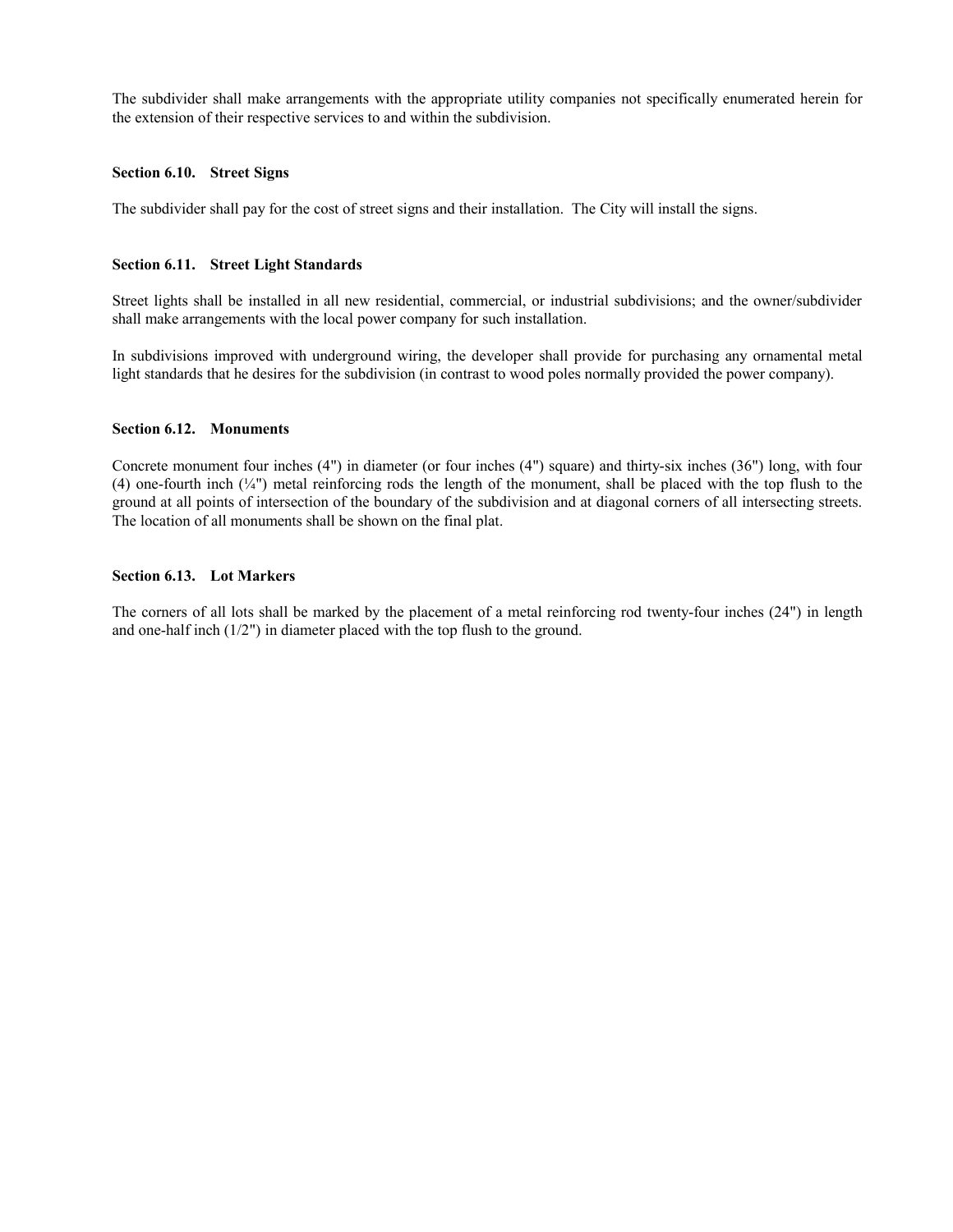# CHAPTER 7. CONSTRUCTION PLANS & SPECIFICATIONS

# **Section 7.01. General**

- 1. Prior to the construction of any streets, drainage, or grading, the subdivider shall furnish two complete sets of plans and specifications for said construction to the Enforcement Officer. These plans and specifications:
	- a. Will be reviewed for conformity with these regulations and any existing city standards; and,
	- b. Must be approved by the Enforcement Officer, in writing, prior to the initiation of any construction.
- 2. For any subdivision inside the city, construction plans for water distribution and sewer collection systems shall be presented to the Blytheville Water Department and/or the Blytheville Sewer Department in conformance with any requirements then in effect.
- 3. For any subdivision outside the city, construction plans for water distribution systems shall be presented to the rural water distribution association, in accordance with that association's requirements.

#### **Section 7.02. Plans**

- 1. The plans shall be securely bound and shall consist of a title sheet and such plan-profile and detail sheets as are required to meet the requirements of these regulations and to properly define the proposed work. The title sheet shall show the name of the subdivision, engineer, date, and an index of drawings.
- 2. Each plan-profile and detail sheet shall contain the following minimum general information:
	- a. engineer's seal and signature;
	- b. north arrow; and,
	- c. title block showing the:
		- 1) name of the subdivision;
		- 2) scale;
		- 3) date; and,
		- 4) sheet number
- 3. The plan-profile will generally be drawn to a horizontal scale of no greater than one inch (1") to one hundred feet (100') and a vertical scale of one inch (1") to ten feet (10').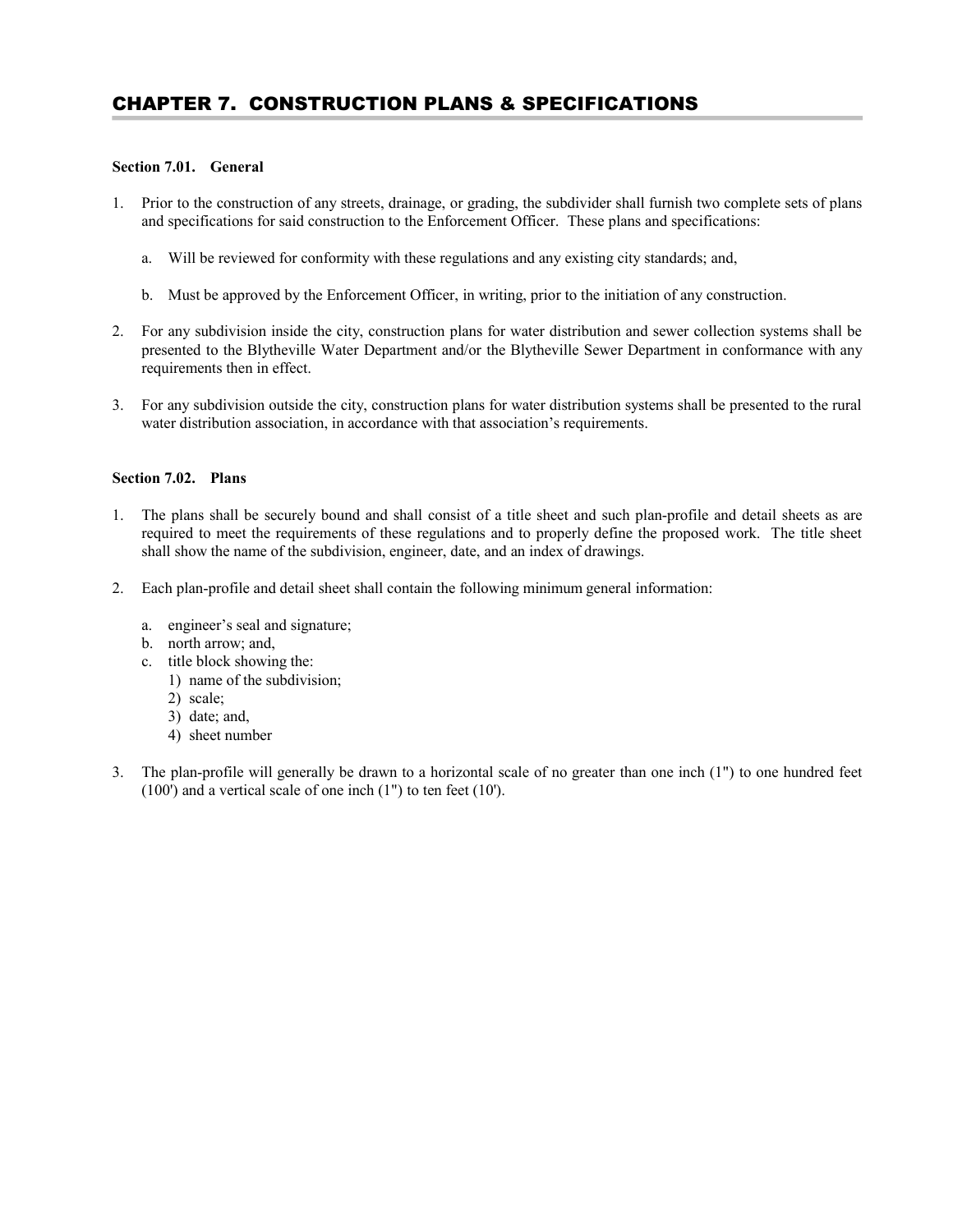#### **Section 8.01. Authority of the Enforcement Officer**

The Enforcement Officer or his representative shall have the authority to administer these regulations to such extent and in such manner as is prescribed herein, including the authority to inspect any and all improvements to ensure that they are in conformance with all plans, specifications, and any written agreements which have been approved by the Commission. He shall have the authority to require the removal and/or replacement, at the expense of the subdivider, of any phase of the work which is not in accordance with the requirements of the plans approved in accord with these regulations.

## **Section 8.02. Inspections**

#### **8.02.01Interim Inspections**

The Enforcement Officer shall conduct such inspections, at such times, as are appropriate to verify that the requirements of these regulations, and/or imposed by the Commission, are being met. At a minimum, the following inspections shall be conducted:

| Type Inspection                 | Schedule                                                                                                                                                                                                                                                                                                                                                                                                                                                                                              |
|---------------------------------|-------------------------------------------------------------------------------------------------------------------------------------------------------------------------------------------------------------------------------------------------------------------------------------------------------------------------------------------------------------------------------------------------------------------------------------------------------------------------------------------------------|
| Subgrade                        | Immediately prior to distributing base material. Any interruptions in construction<br>which results in deterioration of subgrade by weather or traffic shall require<br>reinspection.                                                                                                                                                                                                                                                                                                                 |
| Curbs and Drainage Improvements | Immediately prior to placing concrete or drain pipe.                                                                                                                                                                                                                                                                                                                                                                                                                                                  |
| <b>Base Material</b>            | Immediately after final grade and compaction of base material. Developers are<br>required to furnish copies of material tonnages no later than at the time of inspection.                                                                                                                                                                                                                                                                                                                             |
| Concrete Inspection             | Immediately prior to distributing asphalt concrete or pouring Portland cement<br>concrete on road surfaces and immediately prior to restarts after construction<br>interruptions longer than forty-eight (48) hours. Developers are required to furnish<br>copies of asphalt tonnage or concrete yardage for all facilities, improvements and<br>installations regulated herein. Said records are to be submitted to the Enforcement<br>Officer no later than forty-eight (48) hours after placement. |
| <b>Sanitary Sewer</b>           | Immediately prior to installing sanitary sewer lines, making manhole connections, or<br>infiltration tests.                                                                                                                                                                                                                                                                                                                                                                                           |

#### **8.02.02Final Inspection**

Upon completion of construction, the developer shall arrange a final inspection of all streets and utilities. This inspection may be attended by the subdivider, his engineer, the contractor(s) and the Enforcement Officer. If the Enforcement Officer determines that the required improvements:

- a. are complete and in accordance with the approved plans and specifications, he shall so inform the developer in writing. The subdivider shall then transmit in writing to the City a Notice of Completion and as-built drawings of all improvements.
- b. have deficiencies, defects or unapproved changes, he shall notify the developer in writing of such defects, deficiencies, or deviations. The developer shall correct such defects, deficiencies, or deviations within six (6) months of the date of notification. When corrections have been completed, the developer shall notify the Enforcement Officer in writing that the improvements are again ready for final inspection. If corrections are not made within the stipulated time frame, cash performance bonds may be used by the City to make said corrections or the City may instruct the bonding company to make said corrections, whichever is applicable; and/or the City may not issue building permits until final approval is received.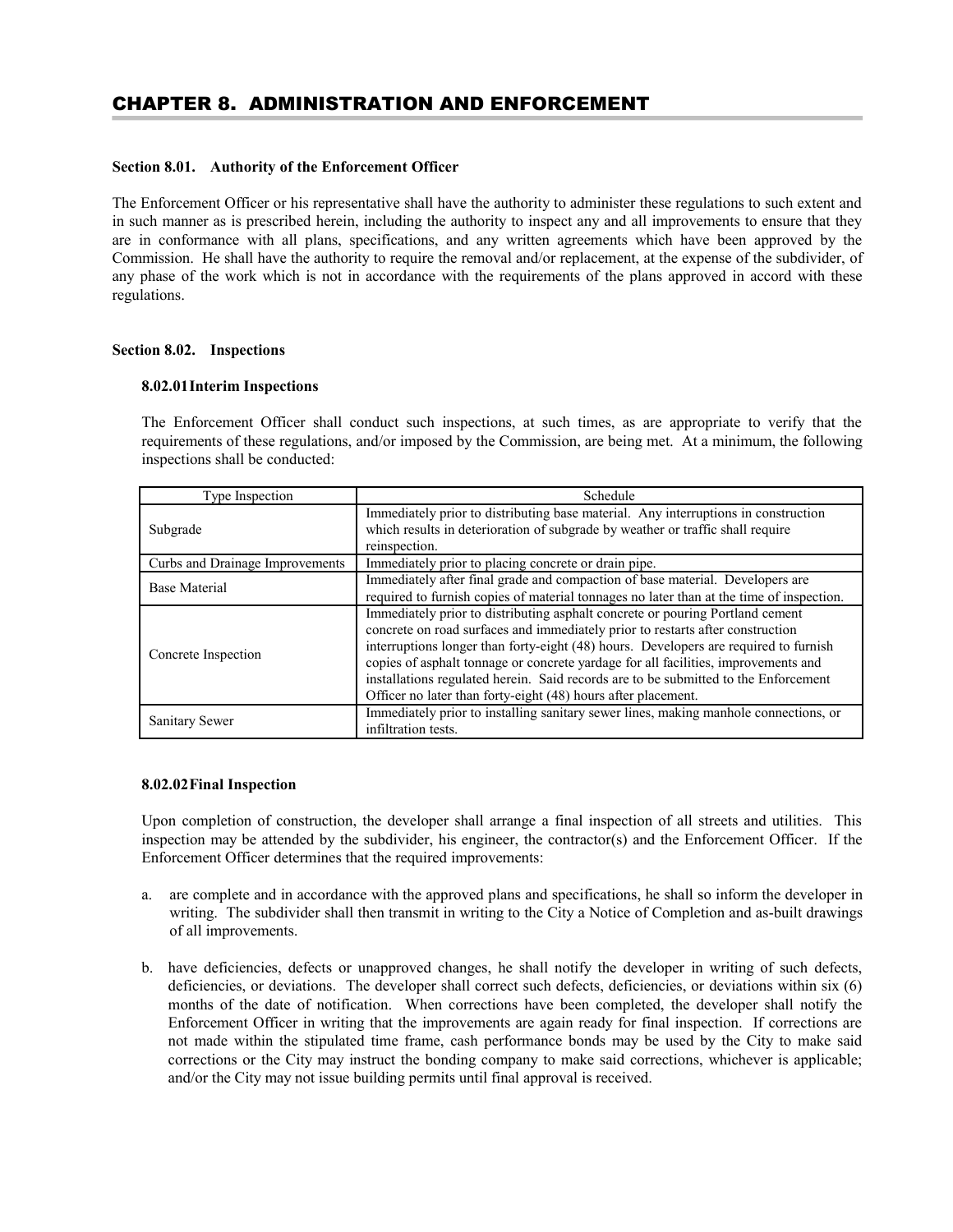#### **Section 8.03. Schedule of Fees**

The following fees shall be paid as a precondition to processing requests for action by the Commission:

| Review and approval of lot splits | \$10.00 per conveyance                  |
|-----------------------------------|-----------------------------------------|
| Preliminary Plat                  | $$50.00$ per plat, plus $$1.00$ per lot |
| Final Plat                        | \$ 20.00 per plat, plus $$1.00$ per lot |
| Replat                            | \$10.00                                 |

# **Section 8.04. Variances**

- 1. The standards and procedures set forth in these regulations are the standard requirements of the City. Where the Commission finds, however, that extraordinary hardships or practical difficulties may result from strict compliance with these regulations, or the purpose of these regulations may be served to a greater extent by an alternative proposal, it may approve variances to the subdivision regulations so that substantial justice may be done and the public interest served. Such variances, however, shall not have the effect of nullifying the intent and purpose of these regulations. The Commission shall only approve variances where it finds that:
	- a. The granting of the variance will not be detrimental to the public safety, health, welfare, or injurious to other property; and,
	- b. The conditions upon which the request for variance is based are unique to the property for which the variance is sought and are not applicable generally to other properties; and,
	- c. Because of the particular physical surroundings, shape of topographical conditions of the specific property involved, strict application of these regulations would deprive the owner of any reasonable use of his property; and,
	- d. The variance will not in any manner vary the provisions of the zoning ordinance, the master street plan, the General Development Plan, or be in conflict with any other City ordinance or regulation; and,
	- e. The variance is not based solely on pecuniary difficulties, but has other overriding hardships.
- 2. No variance shall be granted except upon written petition by the subdivider when the preliminary plat is filed for consideration by the Commission. The petition shall state fully the grounds for the application and all of the facts upon which the petition is made. In approving variances, the Commission may, at its option, require special conditions to ensure development in accordance with the objectives, standards, and requirements of these regulations. Findings of the Commission, together with the specific facts upon which such findings are based, shall be incorporated into the official minutes of the Commission meeting at which such variance is considered.

#### **Section 8.05. Vacation of Plats**

- 1. Any plat or any part of any plat may be vacated by the owner of the premises, at any time before the sale of any lot therein, by a written instrument, to which a copy of such plat shall be attached, declaring the same to be vacant.
- 2. Such instrument shall be approved by the Commission in like manner as plats of subdivisions. The City Council may reject any such instrument which abridges or destroys public rights in any of its public uses, improvements, streets, or alleys.
- 3. Such instrument shall be executed, acknowledged, or approved, and recorded or filed, in like manner as plats of subdivisions; and being duly recorded or filed shall operate to destroy the force and effect of the recording of the plat so vacated, and to divest all public rights in the streets, alleys, and public grounds, and all dedications laid out of described in such plat.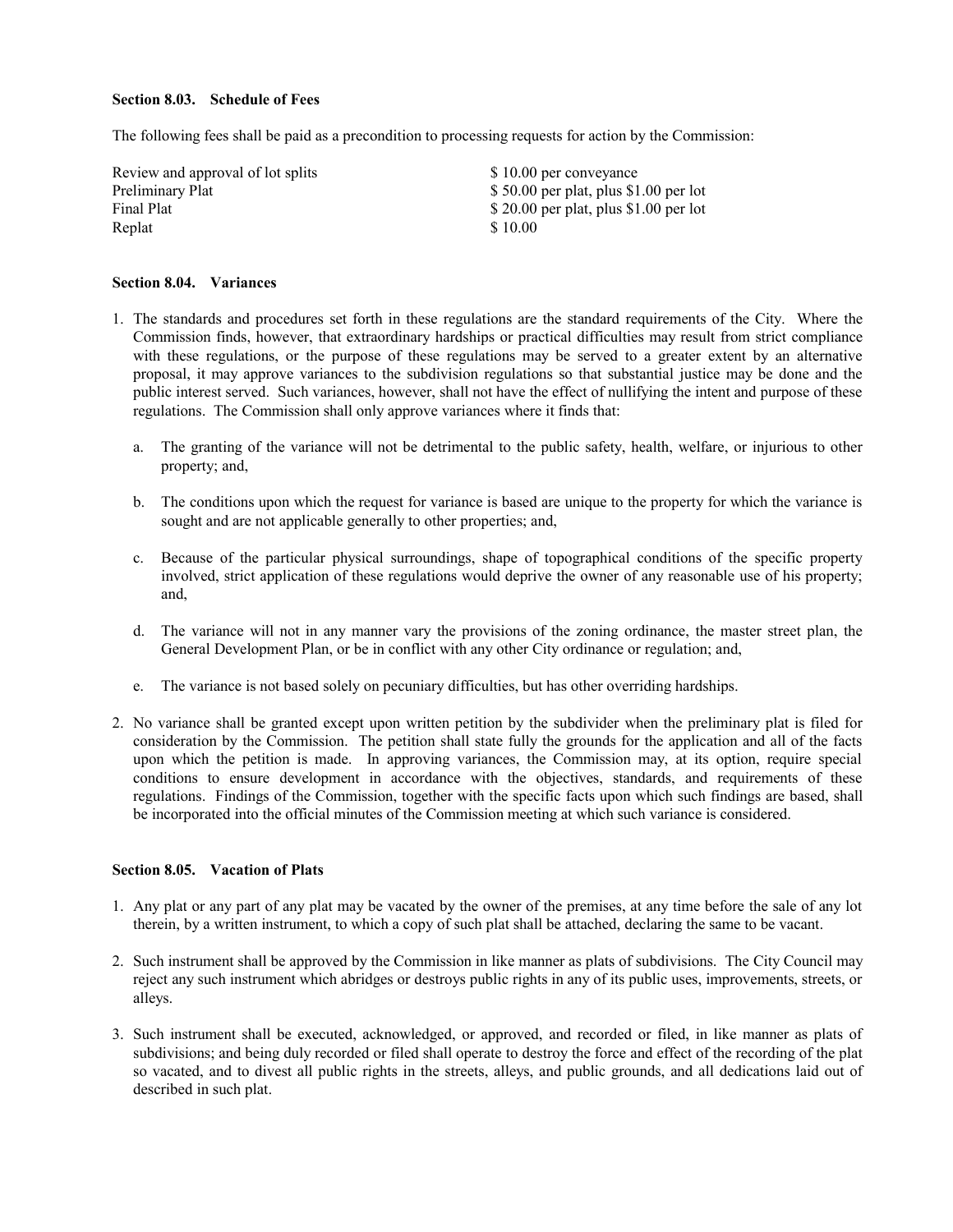4. When lots have been sold, the plat may be vacated in the manner herein provided by all the owners of lots in such plat joining in the execution of such writing.

#### **Section 8.06. Amendments**

The Commission may, of its own volition or by request of the City Council, consider revisions to these regulations. Prior to submitting any recommended changes to the regulations, the Commission shall conduct a public hearing for which fifteen (15) days advance notice in a local newspaper of general circulation has been published. The City Council may adopt the recommended amendments to these regulations, in whole or in part, or refer the recommendations of the Commission back to the Commission for further study and consideration.

#### **Section 8.07. Approval to Extend Services**

No utility (public or privately owned) shall extend its facilities to service an area unless one of the following applies:

- 1. The extensions are to an area where a subdivision plat of record existed prior to the effective date of these regulations; or,
- 2. The extension is to an area where a plat of record has been approved by the Commission; or,
- 3. Installation of utilities is required before the plat can receive approval for filing for record. In this event, the Commission will grant the utility(ies) permission to extend facilities in accordance with specified plans; or,
- 4. The extension of utilities is along a public way in existence and use at the time of the effective date of these regulations, but the extension is not in a depth of greater than 200 feet from the public way.

# **Section 8.08. Penalties for Violation**

Any person or corporation who shall violate any of the provisions of these regulations or fail to comply therewith or with any of the requirements thereof or who shall do anything, act or deed in violation hereof and not approved by the Commission, shall be guilty of a misdemeanor and shall be liable to a fine of not more than one hundred dollars (\$100.00). Each day such violation is permitted to exist shall constitute a separate offense. The owner or owners of any property or part thereon where anything in violation of these regulations shall be placed, or shall exist, and any employee in connection with and who may have assisted in the commission of any connection with and who may have assisted in the commission of any such violation, shall be guilty of a separate offense and upon violation, shall be guilty of a separate offense and upon conviction thereof shall be fined as herein before provided.